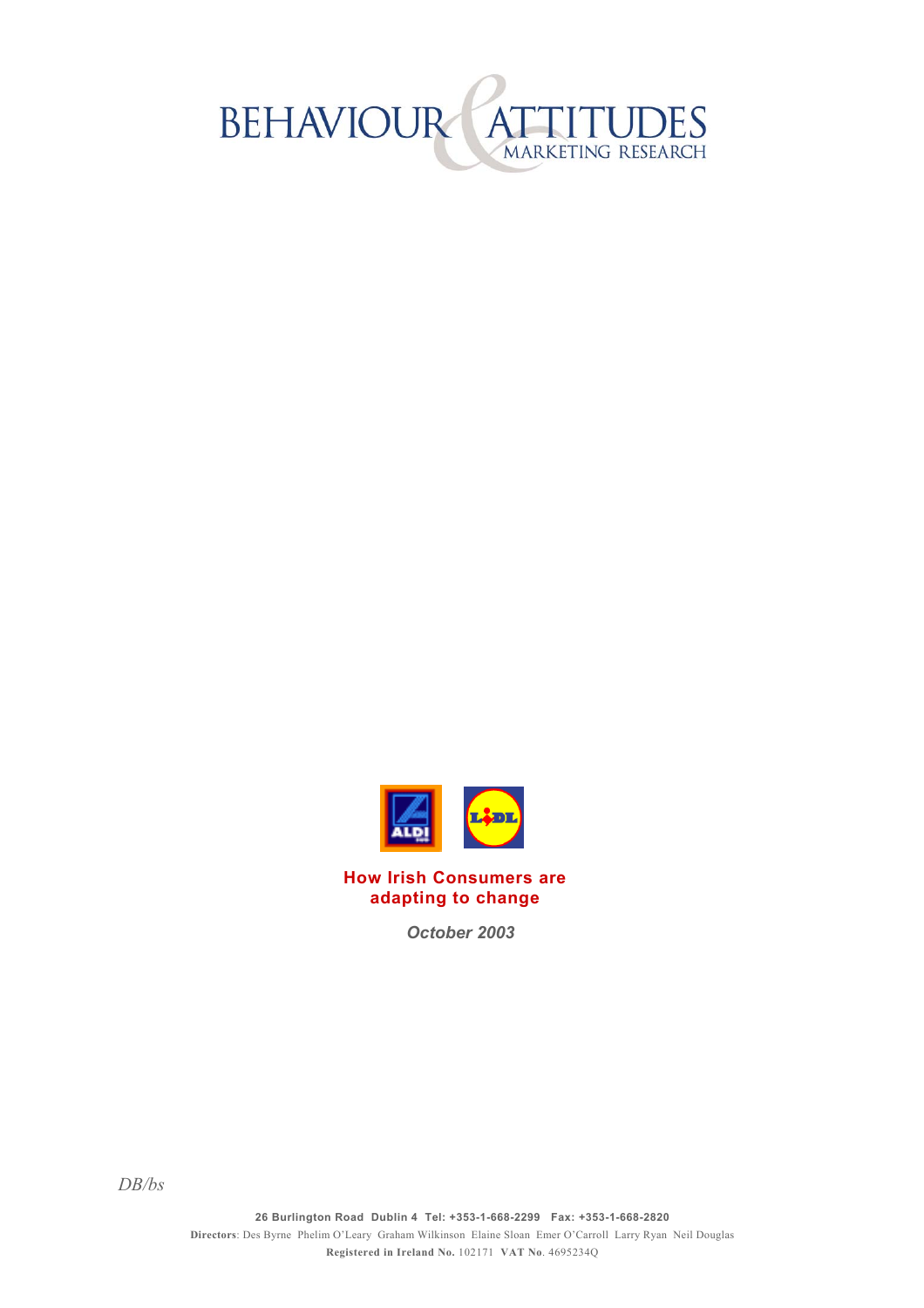## **Table of Contents**

<span id="page-1-0"></span>

| <b>Table of Contents</b>   |                                              | $\overline{2}$ |
|----------------------------|----------------------------------------------|----------------|
|                            | <b>INTRODUCTION</b>                          | 3              |
|                            | <b>NOTE ON REPORT FORMAT</b>                 | $\overline{4}$ |
|                            | <b>CHAPTER ONE</b>                           |                |
|                            | THE CONTEXTUAL BACKGROUND                    | 5              |
| 1.1                        | The Celtic Tiger Bandwagon Derailed?         | 5              |
| 1.2                        | A crisis of confidence                       | $\overline{7}$ |
| 1.3                        | An identify crisis                           | 12             |
| 1.4                        | The Need for a Reality Check                 | 13             |
| <b>CHAPTER TWO</b>         | 15                                           |                |
| THE ALDI/LIDL CASE HISTORY |                                              | 15             |
| 2.1                        | Relatively stable shopping patterns          | 15             |
| 2.2                        | A 3% increase in average grocery expenditure | 18             |
| 2.3                        | Differences in shopper profiles              | 20             |
| 2.4                        | Price Increases - Perceptions vs. Reality    | 21             |
| 2.5                        | Shifts in Store Usage                        | 24             |
| 2.6                        | AldI or Lidl                                 | 26             |
| 2.7                        | The Driving Mechanism                        | 28             |
| 2.8                        | The Bottom Line                              | 31             |
| <b>SUMMARY</b>             |                                              | 36             |
|                            | <b>REFERENCES</b>                            | 37             |

#### APPENDICES

- $\triangleright$  Analysis of Sample
- [¾](#page-14-0) Sampling Points
- [¾](#page-14-0) The Questionnaire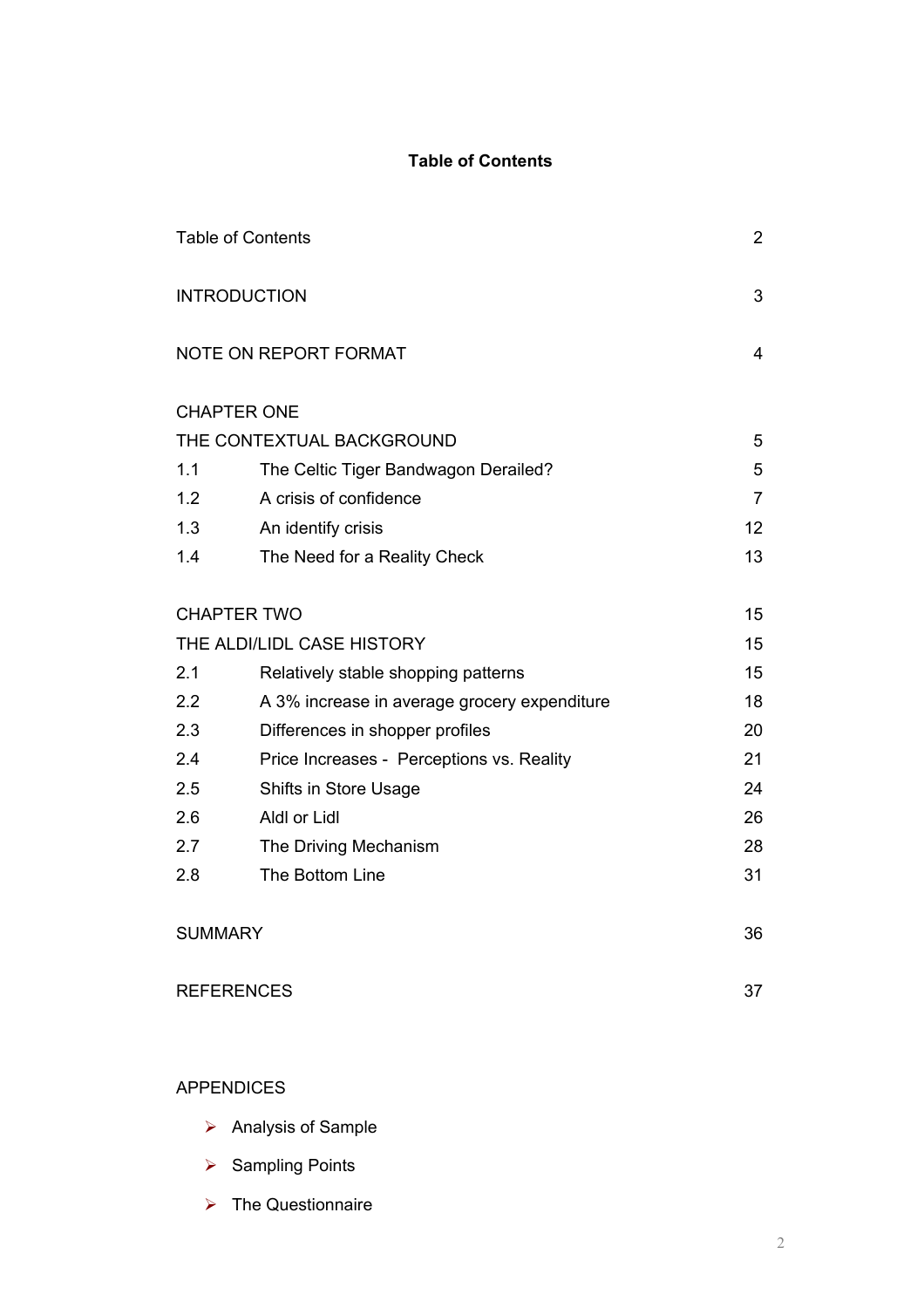# **INTRODUCTION**

This report presents the findings of a quantitative survey carried out by Behaviour & Attitudes during September 2003.

Just over a year ago, a number of our regular clients, who had an interest in the grocery sector, asked us for a commentary on the development of Aldi and Lidl in the Irish market to date. The two reports<sup> $(1)$ </sup> which we produced at that time are available via our website: [www.banda.ie](http://www.banda.ie/)

Given that a year has passed since the production of the earlier reports, we felt it opportune to check on the performance of Aldi and Lidl since then and to look at the results in light of some of the predictions that had been made a year ago. A questionnaire, covering selected questions from the two earlier projects, was included in the Behaviour & Attitudes Barometer survey for September 2003. This survey is a syndicated survey allowing economic access to a nationally representative sample of adults. The survey is conducted on a fortnightly basis, using a freshly drawn sample of respondents each time.

The sample for the Barometer survey covers a nationally representative sample of 1,200 adults, quota controlled to reflect the demographic characteristics of the population as a whole. The quotas are set in line with the agreed  $AIMRO<sup>(2)</sup>$ population estimates.

Technical details on the sample, including a list of the sampling locations and a copy of the questionnaire used, are included in the technical appendices to this report.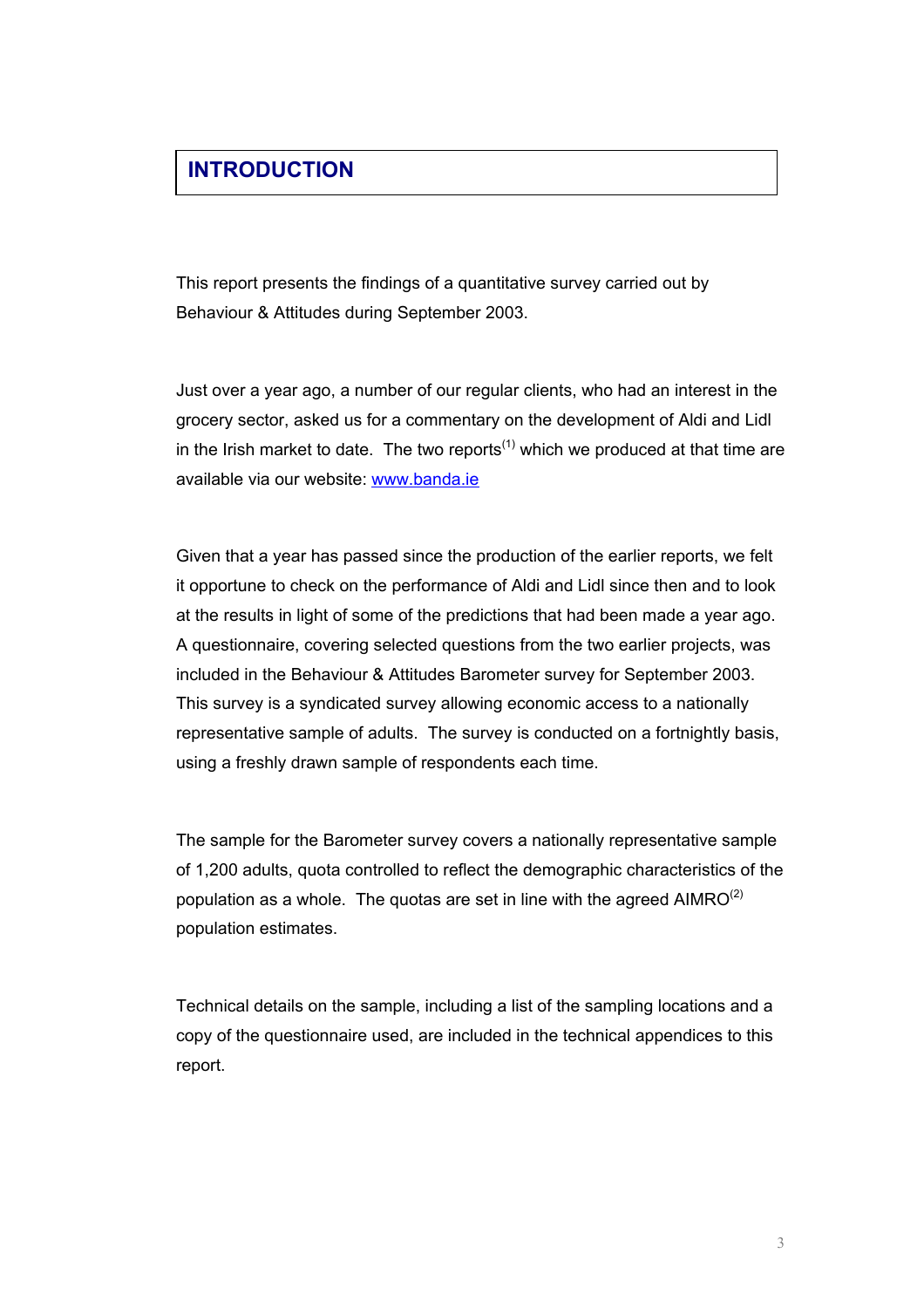## <span id="page-3-0"></span>**NOTE ON REPORT FORMAT**

One of the reasons we have focussed on the Aldi and Lidl case history is that we feel it sheds light on how the Irish consumer market has changed over the years. It is very easy to ascribe the success of Aldi and Lidl in Ireland to the appeal of "a low price offering". There is, of course, some significant truth in that hypothesis.

However, it is our feeling that the Aldi and Lidl success story has been somewhat more complex than most commentators realise and that marketing professionals would benefit from having a thorough understanding of the case history so that the lessons are not misunderstood and, consequently, misapplied to other markets.

With this in mind, part one of our commentary is devoted to an analysis of recent changes in Irish consumer markets, drawing on the grocery shopping experience but attempting to set that within the broader context of social and economic change which has a much more general application.

Part two of the commentary then summarises the results of the Barometer survey itself, drawing comparisons with the relevant results from the survey undertaken a year ago. In doing this we will provide some indicators of the predictive powers of relatively conventional marketing research techniques.

We conclude the report with a brief summary of some of our key conclusions, the technical appendices described earlier, and a set of references for issues highlighted in the text.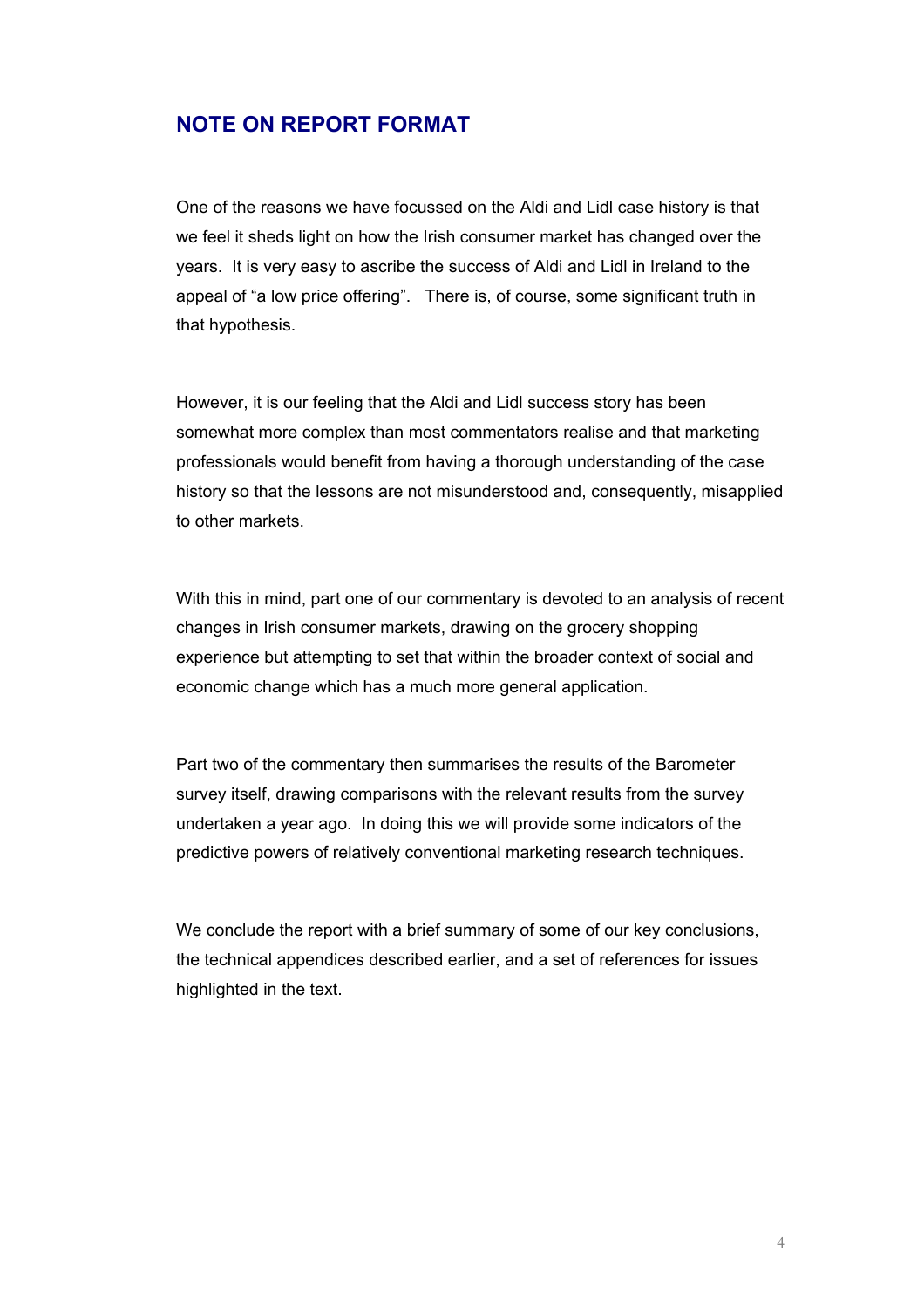## <span id="page-4-0"></span>**1.1 The Celtic Tiger Bandwagon Derailed?**

We have written elsewhere<sup>(3)</sup> about the phenomenal economic boom in Ireland which began in the late 80's and continued almost unabated throughout the 90's. The sheer rate of economic progress, in such a concentrated period of time, produced a culture shift: nothing less.

- [¾](#page-14-0) Irish consumers gained a self-confidence which completely altered expectations in regard to range of choice, product and service quality.
- $\triangleright$  Whether that self-confidence was well founded or not is a point we will return to later.
- [¾](#page-14-0) The formative influence of younger consumers was so different to that of their parents as to produce two different "tribes" within the Irish consumer market.
- $\triangleright$  The older tribe was put "on the back foot". They may have harboured some reservations about the newly emergent culture but they could not gainsay the economic advances that accompanied it.
- $\triangleright$  The younger generation were encouraged to the view that "anything is possible" and they behaved accordingly.
- $\triangleright$  Not everybody was carried along, equally well on the rising tide. There is clear evidence of a widening gap, towards the end of the boom times, between those at the better off and those at the less well off, end of the economic spectrum. (4)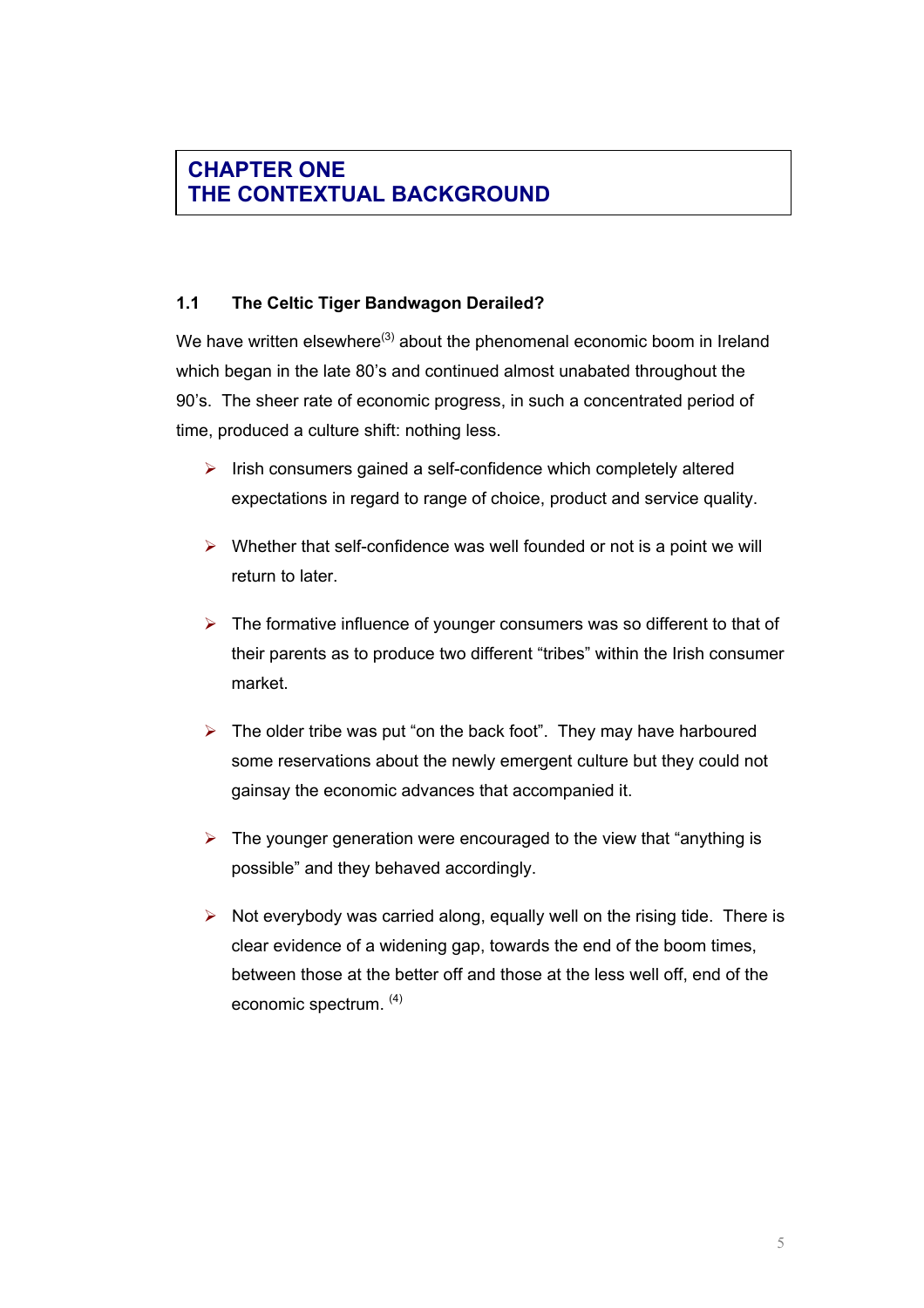As we entered the new millennium, something quite dramatic happened. Our stream of disposable income began to come under strain, as is evident from the following chart:



These findings derive from a relatively simple question which we have been tracking in our Barometer survey over an extended period of time. We ask people, on a periodic basis, how much they have left over to spend on small treats for themselves, each week after they have covered their major expenses.

After 1999 there was a sharp deceleration in the rate of increase in this index from one year to the next.

Since February of last year the rate of increase in perceived disposable income has been below inflation. In other words for the first time in many years, Irish consumers are beginning to feel the pinch. For many Irish consumers under the age of 35, this is a completely new experience.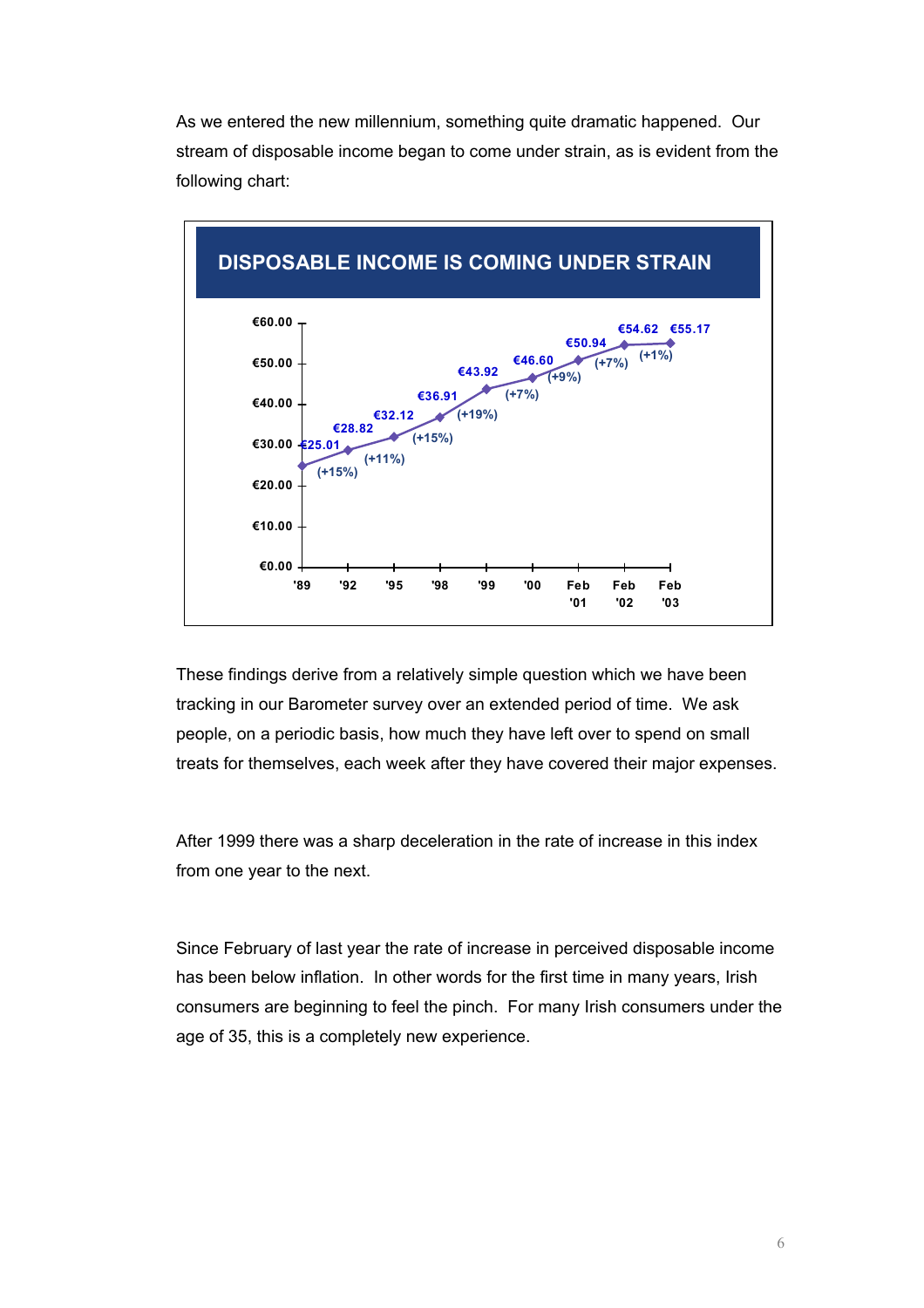## <span id="page-6-0"></span>**1.2 A crisis of confidence**

The impact of this sudden change in consumer confidence has been deeper, and more sudden, than many realise. We have been tracking consumer confidence throughout the period $(5)$ . The index of consumer perceptions of the performance of the economy looks like this.



In March 2002, the index for the economy hit a high point: marking a "bounce back" after the awful events in New York in the preceding September.

In the following eight months, consumer perceptions of the performance of the economy fell by 48 points on our index. Irish consumer perceptions of the performance of the economy have not changed all that dramatically since then.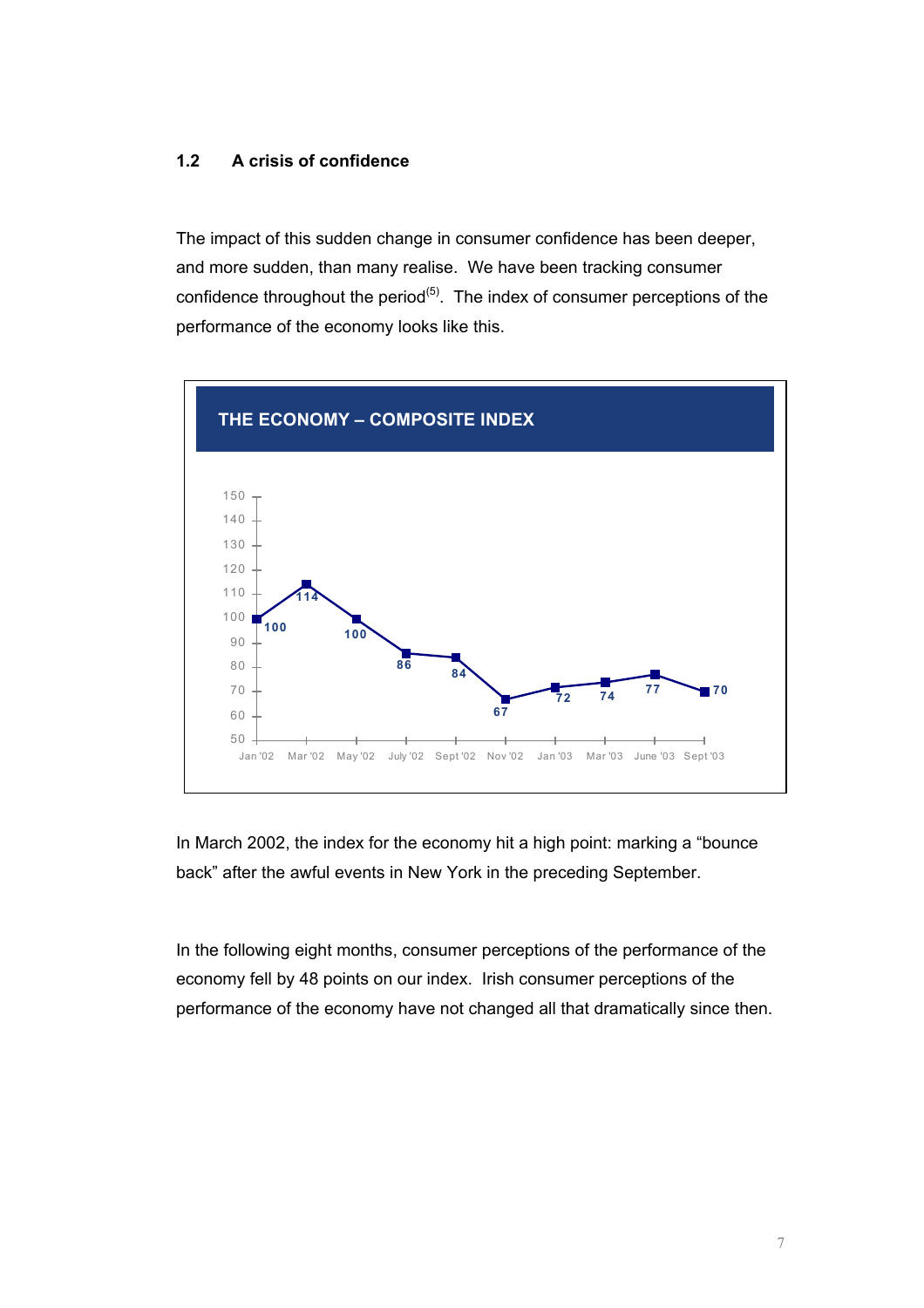People's perceptions of change in their personal finances have been less traumatic: but only in degree



The index relating to personal finances has declined less sharply and shown slightly better indicators of recovery. Nevertheless, it is true that the composite index for personal finances is currently 21 points lower than was the case in March of 2002.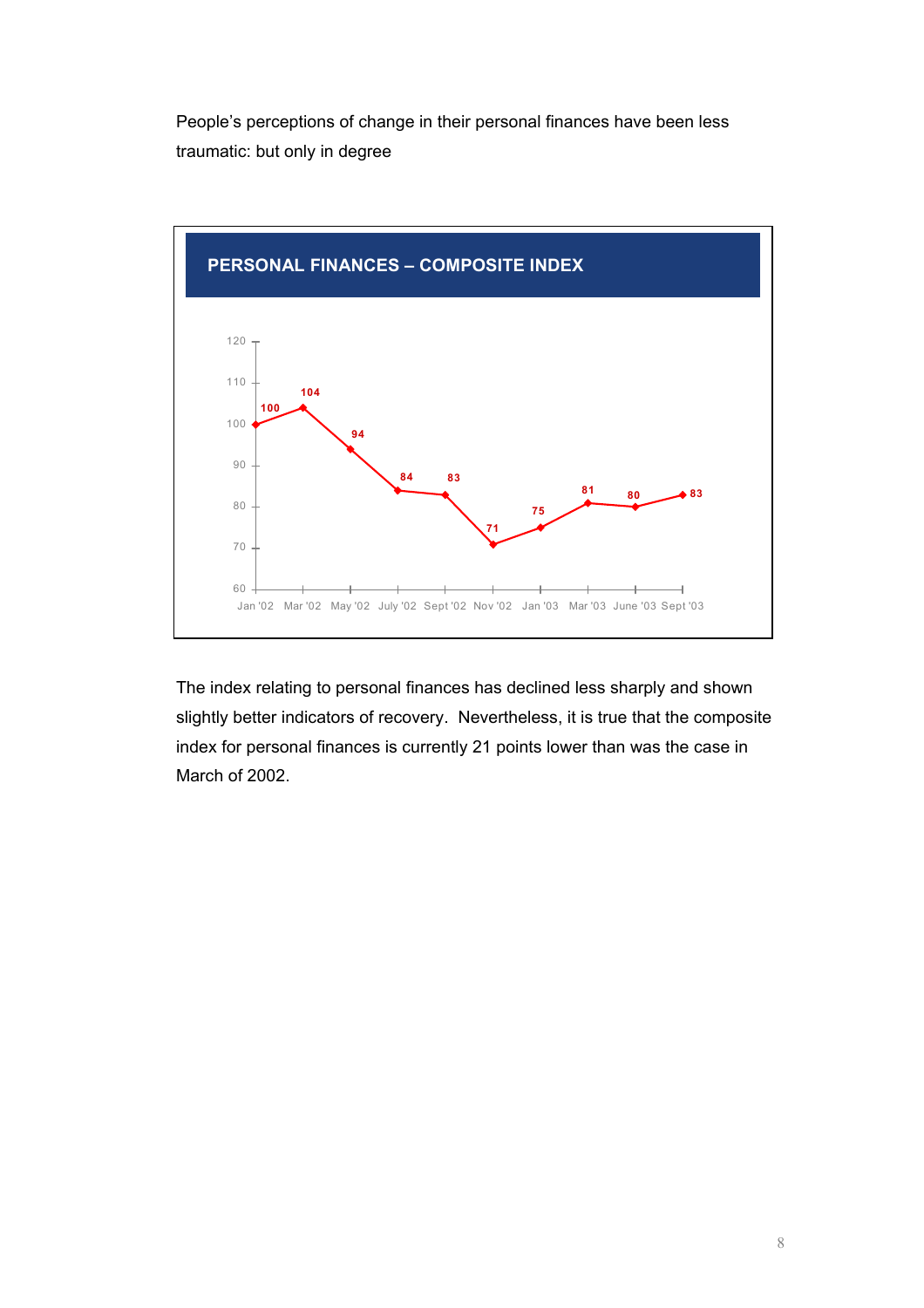This does not translate directly into a comparable decline in intentions in regard to purchasing and savings, but the overall pattern of response is like a scaled down version of what we have just seen.



The dip in purchase intentions is not so marked as for the other indices but it carries a number of the same hall marks:-

- $\triangleright$  The decline was quite sudden.
- [¾](#page-14-0) There were signs of some recovery in confidence in late 2002 and early 2003 but the recovery has not been sustained and has not "taken off" in the last six months.
- $\triangleright$  The cumulative effect is that, for the past 18 months, people have had to accommodate themselves to tougher times.
- $\triangleright$  For those aged under 35 this is, as was mentioned earlier, a new experience. These young, family formation groups, are the ones who are feeling the pinch most. In almost any market that we investigate we see evidence of this. They are the people with the largest mortgages, the highest levels of expectations and the greatest disruption to their lifestyles and working arrangements as young children start to arrive.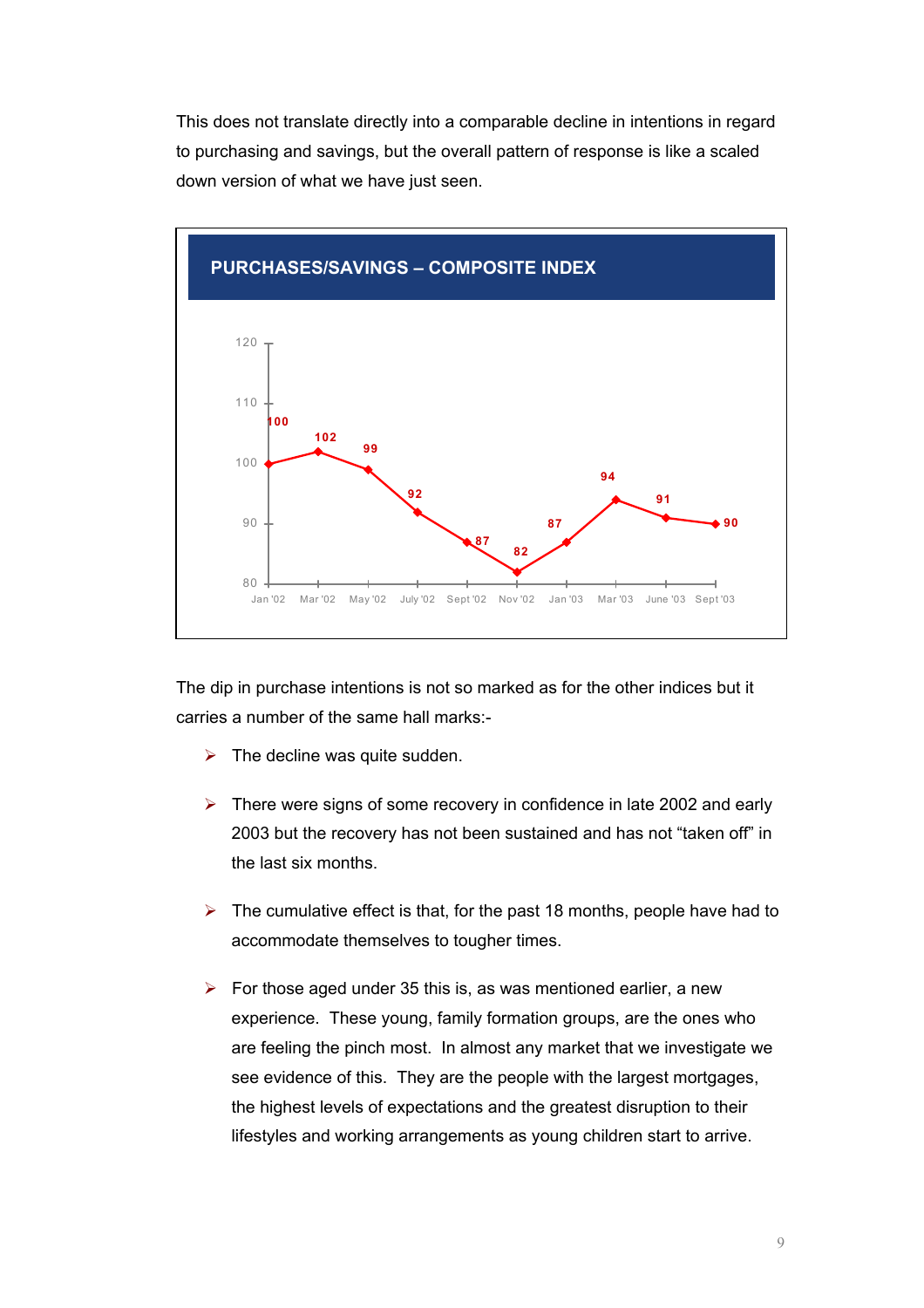The impact is more broadly based and more problematic than even this scenario suggests however.

Older people, whose views had been modified by the Celtic Tiger experience, were beginning to look forward to a more prosperous future: enjoying the benefits of the asset base which they had built, and looking forward to being the first generation of Irish people to gain significant benefit in terms of inheritance and pension arrangements.

They are now confronted with the prospect of subventing the house purchase plans of their adult children. This was not what "we" had in mind.

It is perhaps not too surprising, in all the circumstances, to find that we are beginning to get rather grumpy. This has manifested itself in many ways.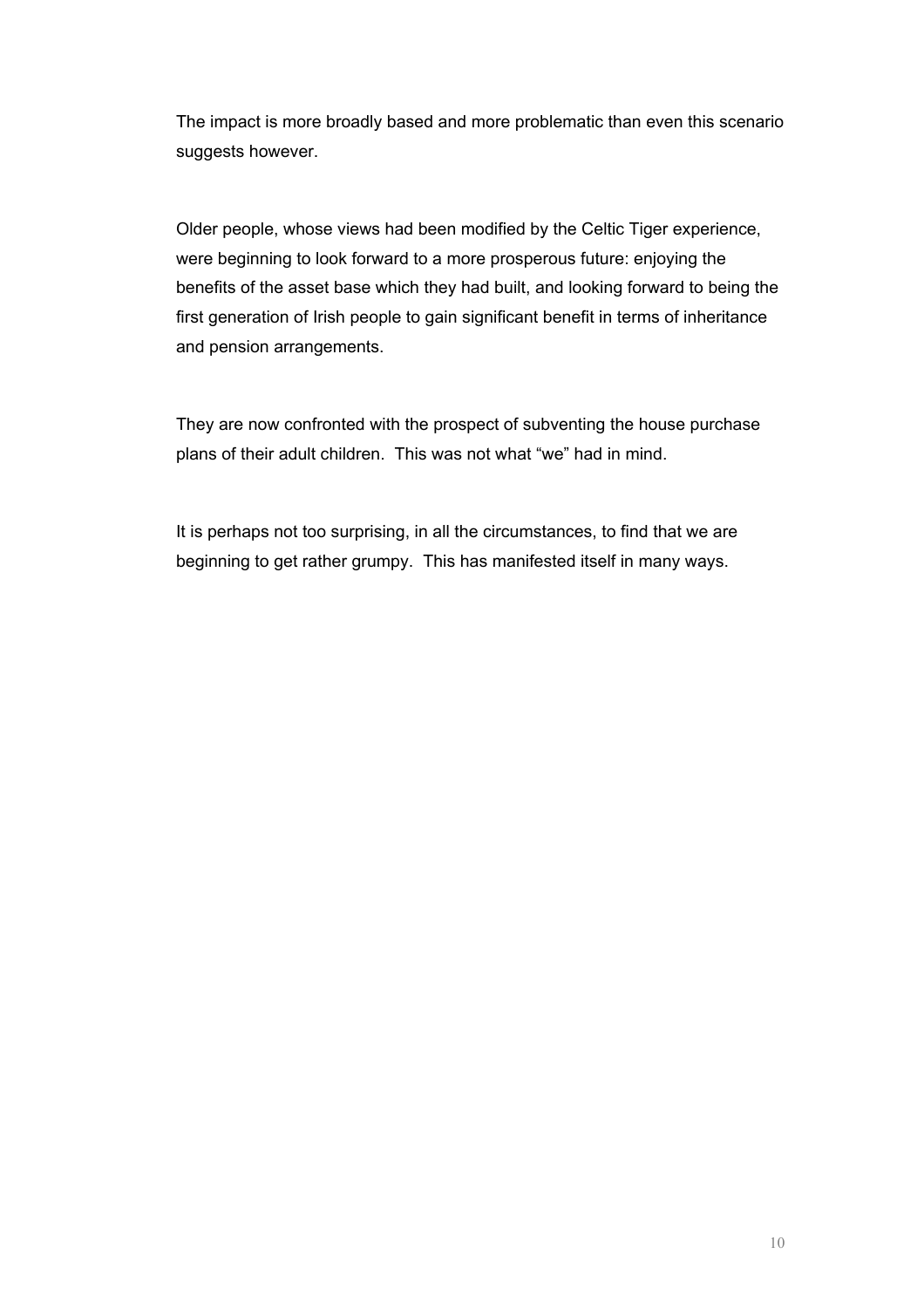The collapse in the popularity of the Taoiseach and the Government of the day, is one confirmation of this.



(We are indebted to Ian McShane of TNS/MRBI for permission to use these data as an indicator of change).

This is just one piece of evidence of the impact of the changes that we have been describing. It has the advantage of being available for publication.

A great deal of analogous, private research data would show a similar picture. Ask any of your friends, involved in any of the service industries who conduct regular customer satisfaction trackers - what has been happening? Any, that I am aware of, have shown significant dips in consumer "enchantment".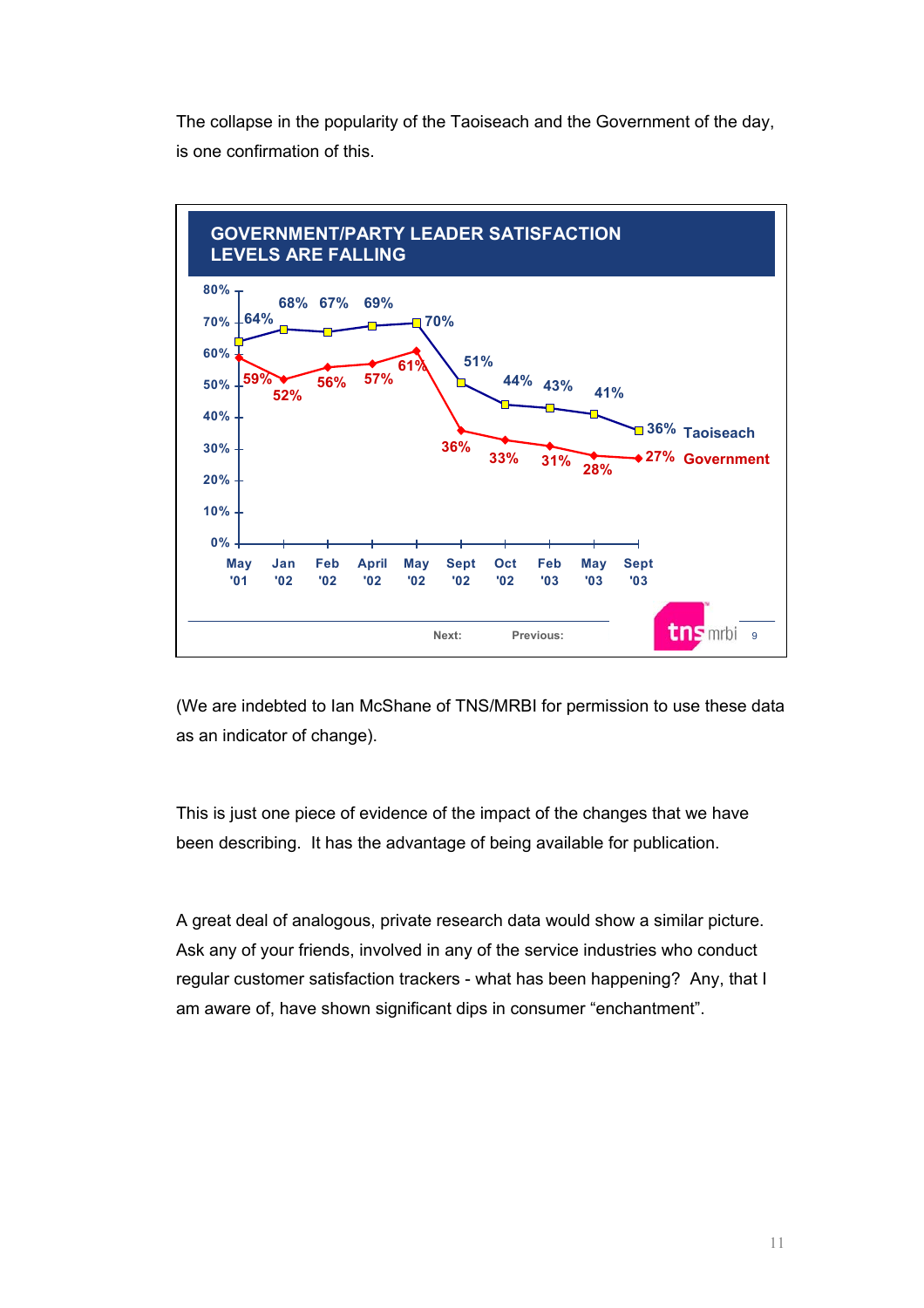#### <span id="page-11-0"></span>1.3 An identify crisis

The sudden about-face in our levels of confidence have led us to question some aspects of the New Ireland that we were beginning to take for granted.

- [¾](#page-14-0) We know that we have moved a long way from Mr. DeValera's original vision of Irish identity.
- $\triangleright$  Has this been replaced by any equally coherent contemporary vision?
- $\triangleright$  We have accepted an economic model which, in the phrase of our Tanaiste, puts us closer to Boston than Berlin. We have seen the economic benefits of "the Boston model" but are we happy that we were right in setting aside some of our European sensibilities in areas such as healthcare?
- $\triangleright$  Most of all perhaps, we wonder what has happened to the promises of the recent past: so many significant plans seems to have fallen short of expectations and now the funds to support the plans are drying up.
- $\triangleright$  We have been exposed to a much more cosmopolitan set of influences. Our younger people in particular have become used to buying brands from all around the world Stores like HMV, Argos, Debenhams (and any number of other examples) have become part of the normal "furniture" of the Irish shopping experience.
- $\triangleright$  Among young urban beer drinkers, which is the more popular brand  $-$ Guinness or Budweiser. Which brand of cigarettes are they more likely to be smoking on the footpath outside a pub near you in the early part of next year – Marlboro or Major?
- $\triangleright$  Apply the same guidelines to any market you wish: newspapers, television viewing, yogurts: the old 'protection' of Irish brands, inherent in a more closed environment, has been dissipated.
- $\triangleright$  Even a market as conservative as the banking sector has been shaken, certainly in the business sector, by the arrival of new competitors capitalising on this shift in Irish consumer sensibility.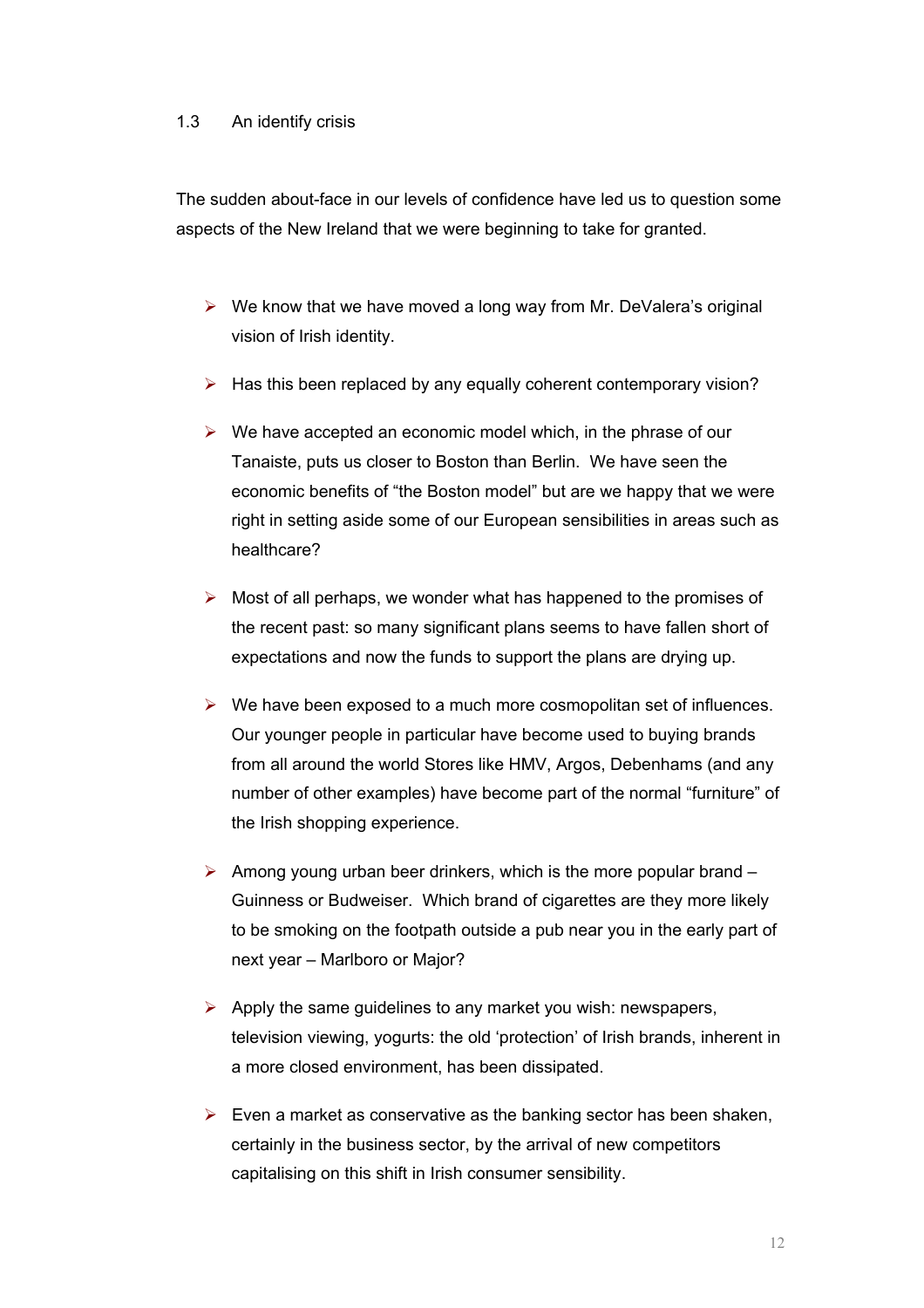## <span id="page-12-0"></span>**1.4 The Need for a Reality Check**

When it was published originally some years ago, the book "I'm ok, you're ok"  $^{(6)}$ brought the concept of transactional analysis to the consciousness of marketing people.

The book highlighted the need to be on the same mental wavelength as your consumer in marketing communications. Some brands had a degree of playfulness attaching to them. This allowed for the possibility of a playful, childlike, fun oriented tone of voice in branding and advertising communications. Other brands required a more adult, rational tone of voice. Some (notably in the areas of insurance and healthcare) could adopt a parental tone.

In retrospect one could say that Ireland has gone through the full range of these personality imprints on our collective consciousness in a relatively short period of time.

It is a gross exaggeration, but not necessarily an unhelpful one, to realise that the 1990's were the decade of the child. That is beginning to "fray" .

The earlier era was that of the parent. We are all living with examples today of the problems that can arise from that type of model.

We have a strong sense that Irish consumers are now moving into a more adult, rational mode where consumers are disenchanted with the notion of having being ripped off in the past (and they certainly believe that). They are looking for real experiences, ones that they can rely on.





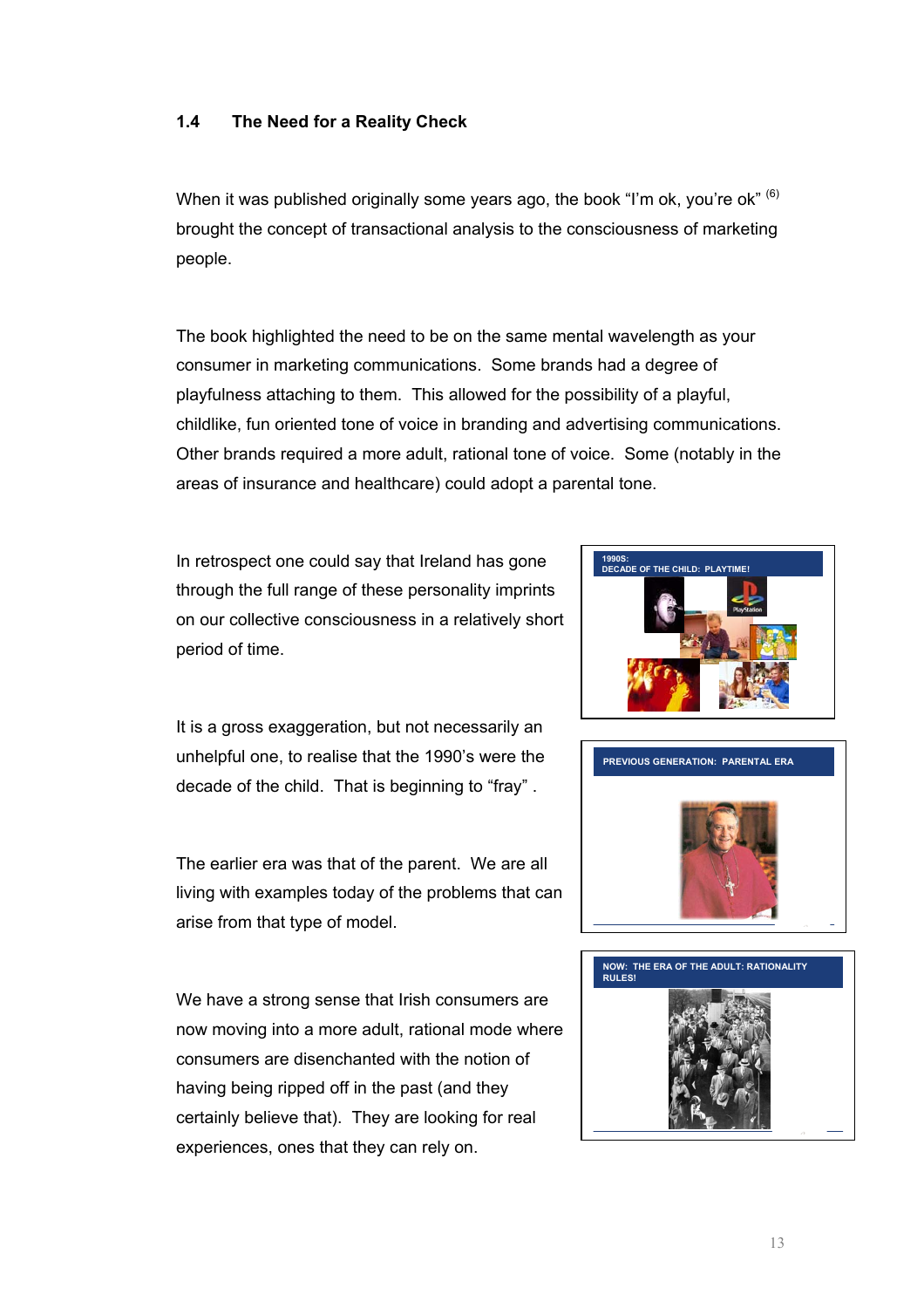This was predicted by David Lewis in his very forward looking book "The Soul of the New Consumer"  $(7)$ . He wasn't thinking specifically of Ireland. His canvas was a much broader one. He made the very telling point however that, in a world of increasing affluence, much greater choice and a great deal more time devoted to work and commuting, consumers would experience three distinct deficits in the areas of:-

- [¾](#page-14-0) Time
- [¾](#page-14-0) Attention
- [¾](#page-14-0) Trust

The response of the consumer, is to look for brands that send out a clear signal of what they stand for (so that the consumer can "take it on board" quickly). Most of all, when the consumer samples a product it has to stand up to scrutiny. It has to win trust.

The search is on for "the real". (Little surprise that Coca-Cola has adopted the slogan 'real'). That can take on many guises. It may be a real original: witness the success of wines as a sector in this country (or the success of Bulmers up to very recently). It may be a real experience. Think of how our tastes in holidays are changing. Alternatively, think of how foreign visitors react to the reality of their Irish holiday experience.

It has been suggested that our growth in sophistication as consumers in Ireland has lagged behind the growth in our financial well being. One suspects that we have not used the additional funds which became available as imaginatively as we might have done. That extra sophistication is beginning to emerge now however and Irish consumers are beginning to realise the benefits that can accrue to the consumer who looks for a real bargain. Cheaper prices are one index of that, but other elements have to fall into place for consumers to be fully convinced.

Looked at in this light, the Aldi and Lidl "story" makes interesting reading. It contains interesting lessons for us all.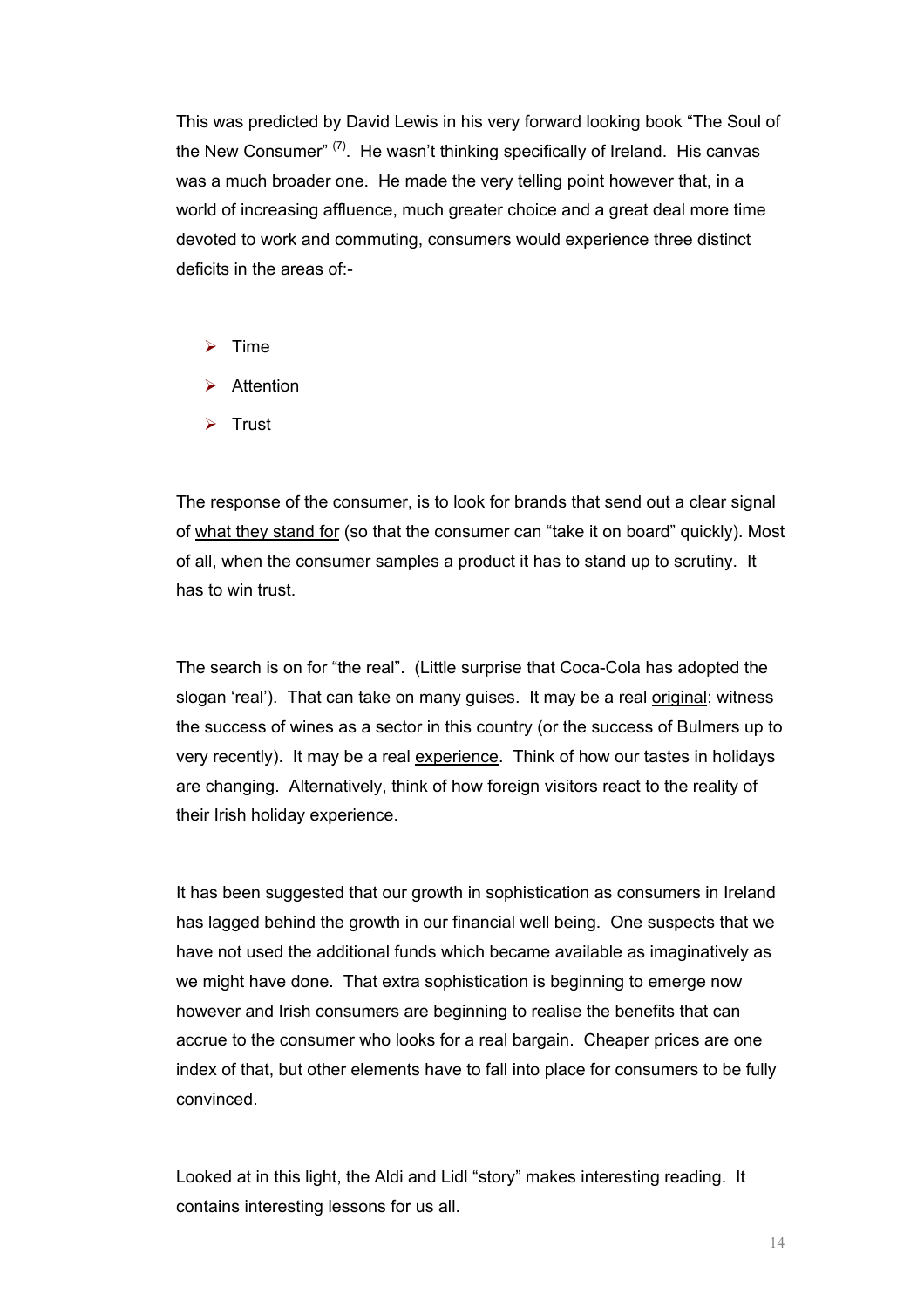# <span id="page-14-0"></span>**CHAPTER TWO THE ALDI/LIDL CASE HISTORY**

## **2.1 Relatively stable shopping patterns**

We begin this review of the Aldi/Lidl survey data by examining some relatively simple indicators of shopping behaviour patterns. Our main purpose here is to demonstrate the stability of the data from two surveys conducted 12 months apart.

The first point we established in both surveys was the extent to which adults contacted in our surveys claimed to be personally responsible for grocery shopping for their household. As can be seen from the following chart, the pattern has not changed all that much over the past year.



It can be seen that in both surveys, 44% of adults claimed to be personally responsible for all or most of their household shopping while about 1 in 10 claim to have joint responsibility for shopping. The balance have no involvement.

The remainder of the questions focussed on those respondents with at least some responsibility for shopping.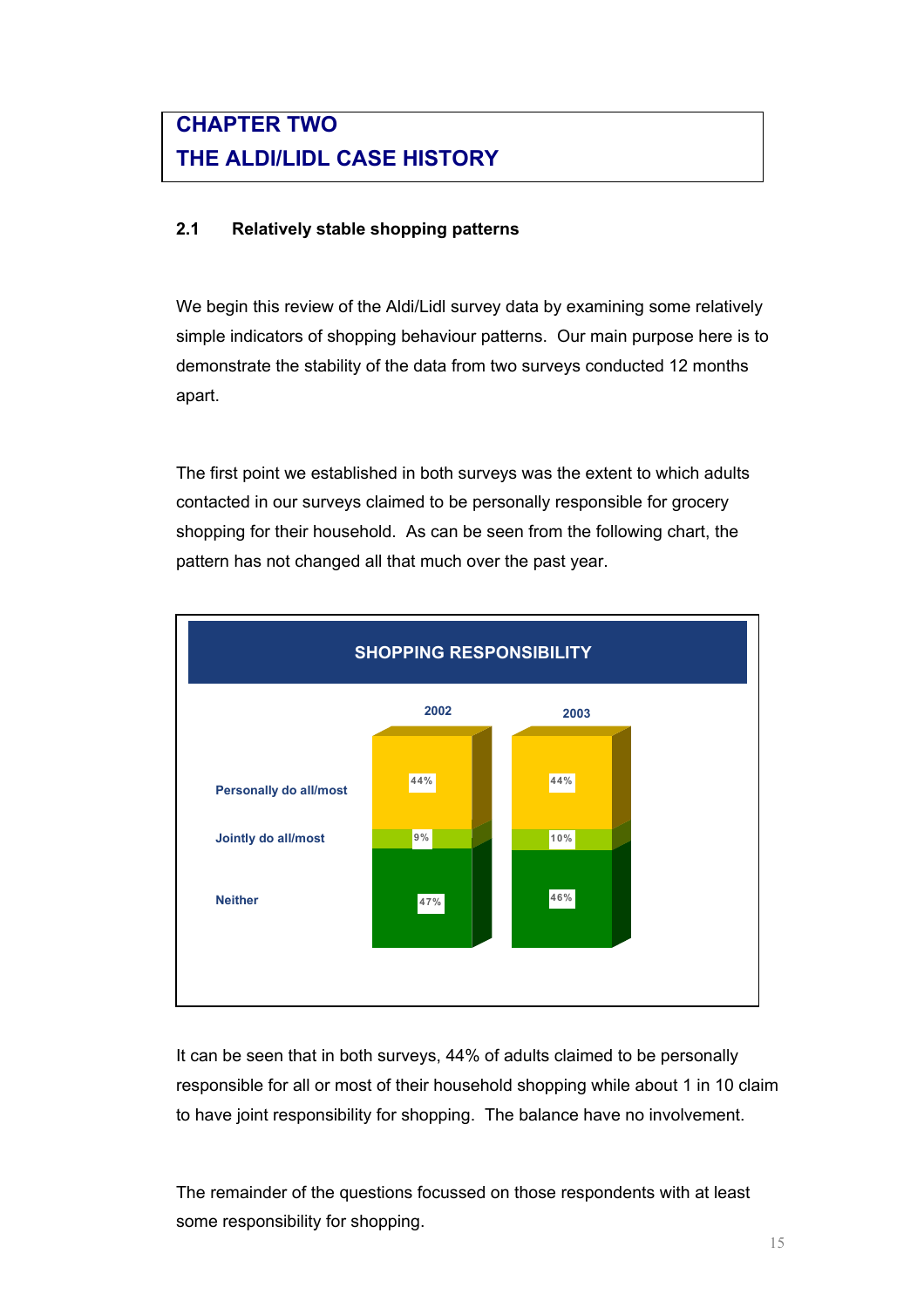

As can be seen from the following chart, there is a slight shift evident in the gender balance of shoppers:

Men are taking a slightly more active role in regard to shopping for their households but women continue to be the dominant players: accounting for three-quarters of all regular shoppers.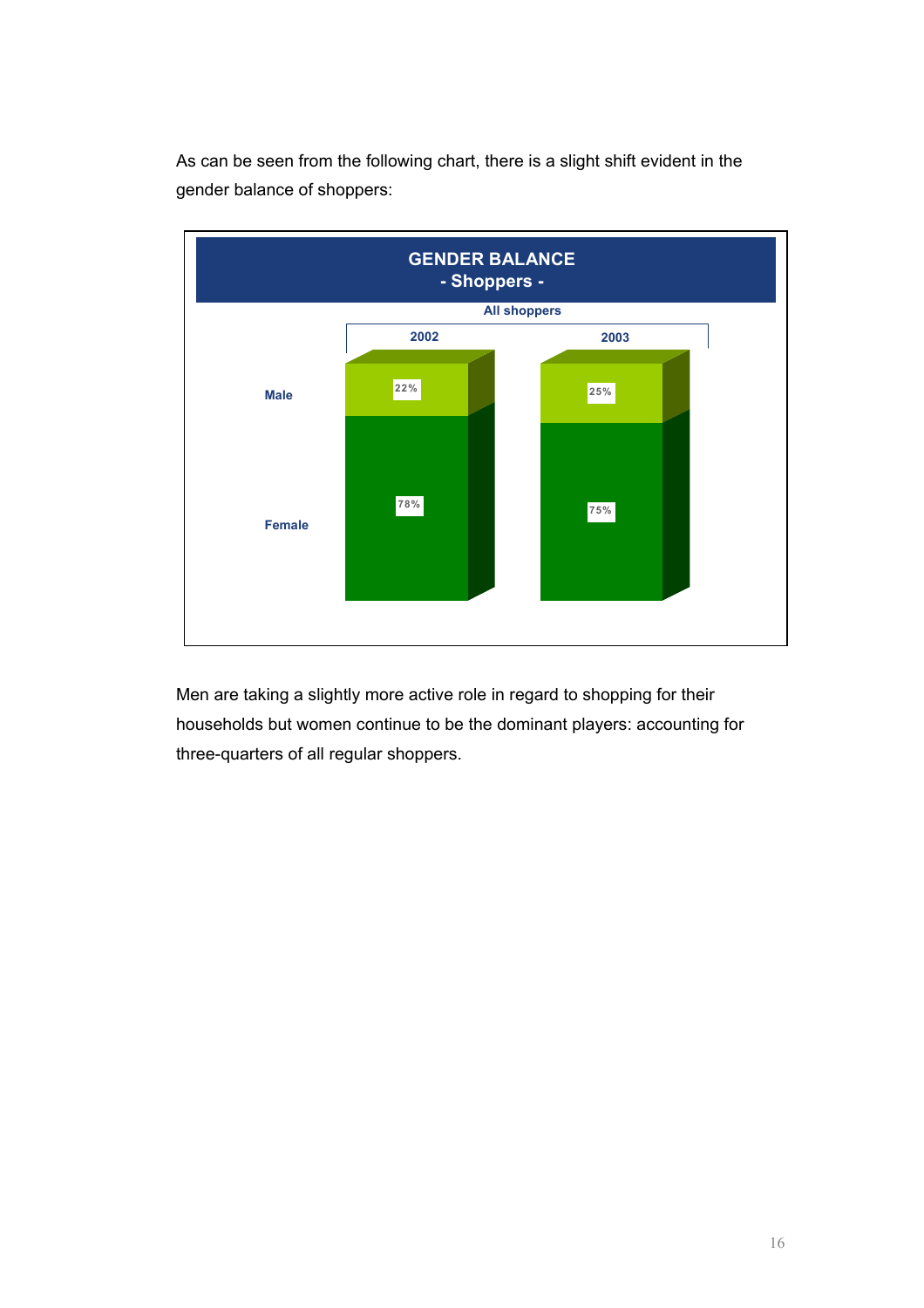The typical shopping "programme" has not changed all that markedly over the past year either



Two-thirds of shoppers have one main trip weekly with some element of topping up.

The next biggest group currently accounts for just over a quarter of shoppers. These are people who spread their main shopping over two or more days weekly.

The tendency to rely on daily shopping is, as one might expect, in decline.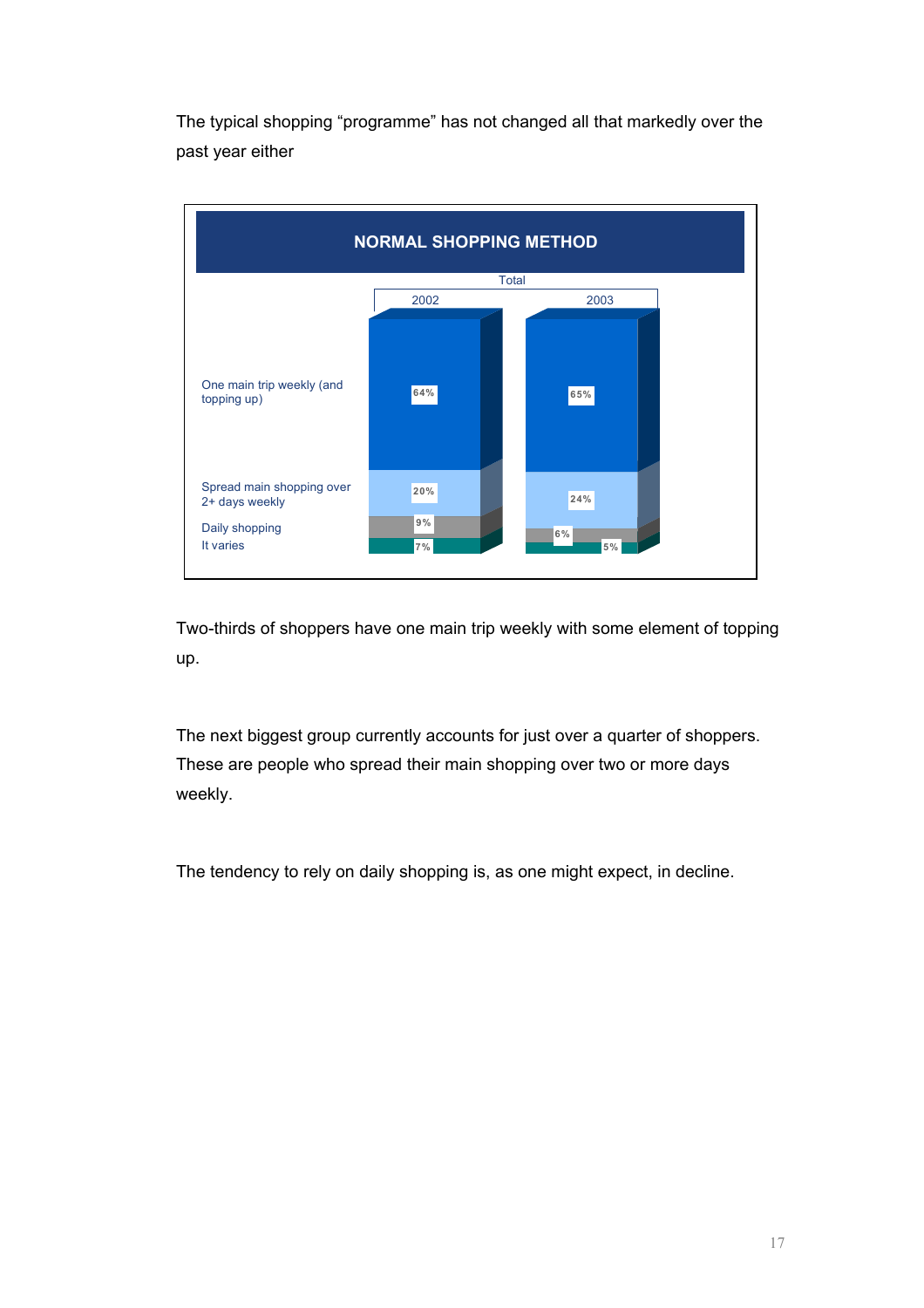## <span id="page-17-0"></span>**2.2 A 3% increase in average grocery expenditure**

In this survey, as in last year's equivalent, we asked shoppers how much they typically spend each week nowadays on their grocery shopping. The average in the current survey came out at  $€123$ . This represents a 3% increase by comparison with the equivalent figure from last year's survey.

There are some variations in this overall pattern, depending on the store used most often by shoppers. Results are summarised below:



It can be seen that Superquinn shoppers are the ones who spend most on their weekly shopping nowadays. At €150 per week, their typical weekly spend is 22% above average. In addition, the typical Superquinn shopper's expenditure on shopping has increased over the past 12 months at a faster rate than average (+9% vs. +3% on average).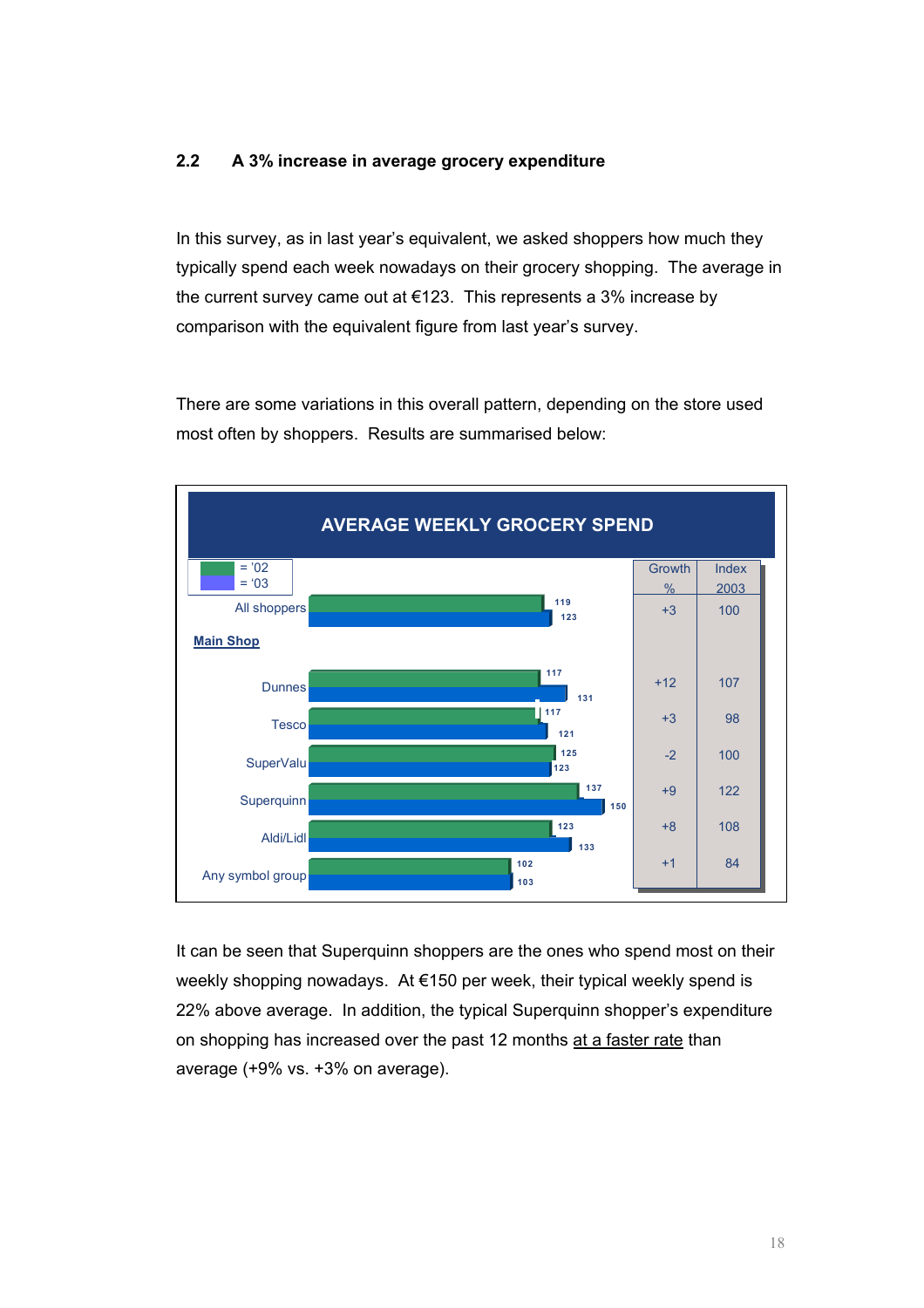Ironically, the shoppers with the next highest average bills are those who shop in Dunnes Stores on the one hand or Aldi and Lidl on the other. Their typical expenditure is 7 to 8% above average (we will see why in a moment) and they both have had above average increases in expenditure since last year.

Tesco and SuperValu shoppers are the closest to the overall average in weekly spend at present, and the increases they have experienced are towards the more modest end of the spectrum.

The people who spend least on their weekly grocery shopping are those using Symbol groups like Spar, Centra, Londis etc.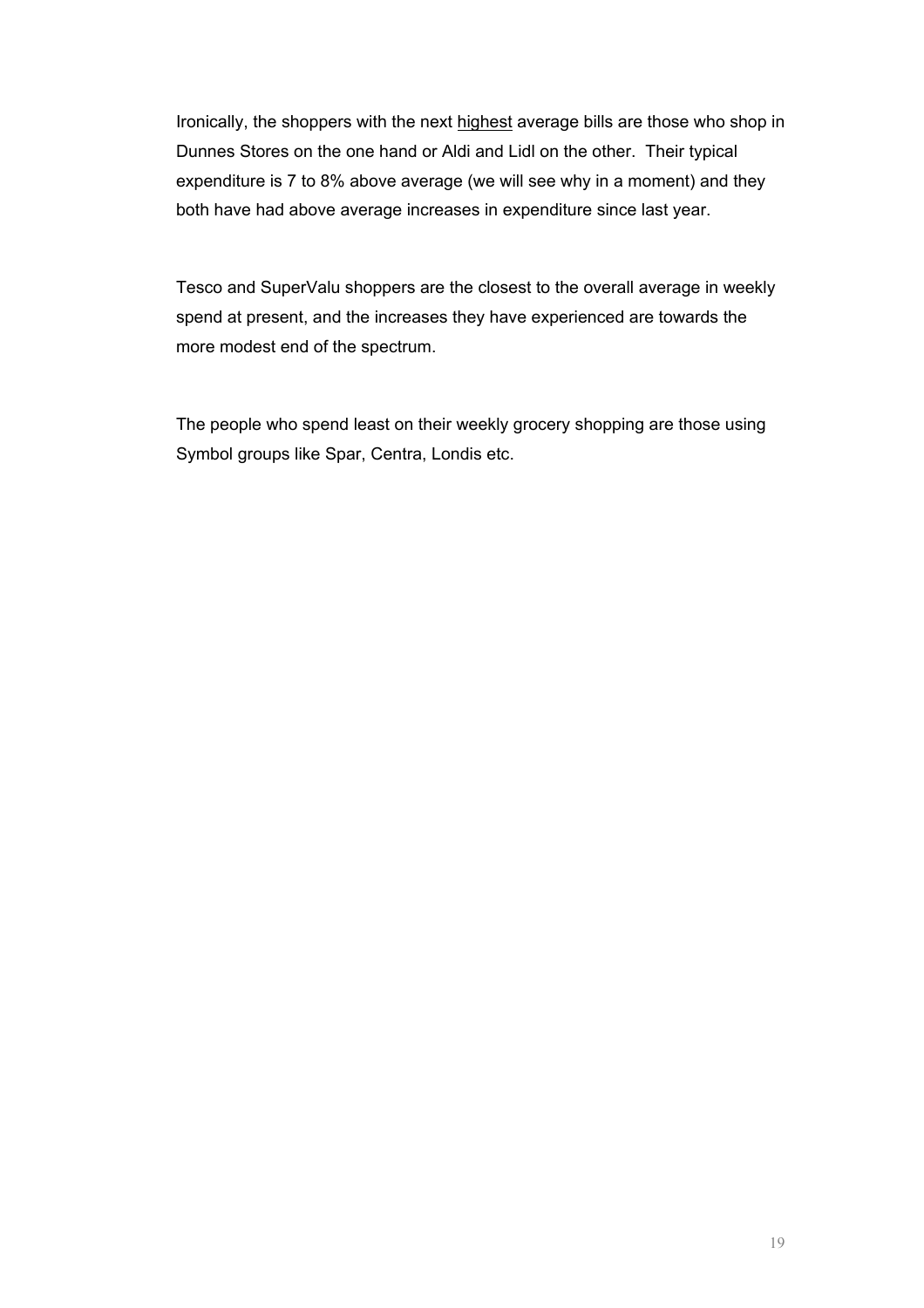## <span id="page-19-0"></span>**2.3 Differences in shopper profiles**

An analysis of average weekly spend by shopper group can be somewhat deceptive. It may conceal significant demographic differences which contribute to, and explain to some degree, the different pattern of expenditure.

The most obvious variable exercising an influence here is household size. A large weekly bill may offer good value for money if one is catering for a larger than average family group.

There are, as one would expect, differences in typical household size for shoppers in the various stores and they put the average expenditure patterns into rather different light, as is evident here:

|                     | <b>Average</b><br><b>Family</b><br><b>Size</b> | <b>Weekly</b><br>spend<br>€ | <b>Spend per</b><br>head<br>€ |
|---------------------|------------------------------------------------|-----------------------------|-------------------------------|
| Regular shoppers at |                                                |                             |                               |
| <b>Aldi/Lidl</b>    | 3.32                                           | 133                         | 40.10                         |
| <b>Other Stores</b> | 2.24                                           | 122                         | 54.56                         |

The gap between Aldi/Lidl and others on a 'spend per head' basis is clear from this analysis.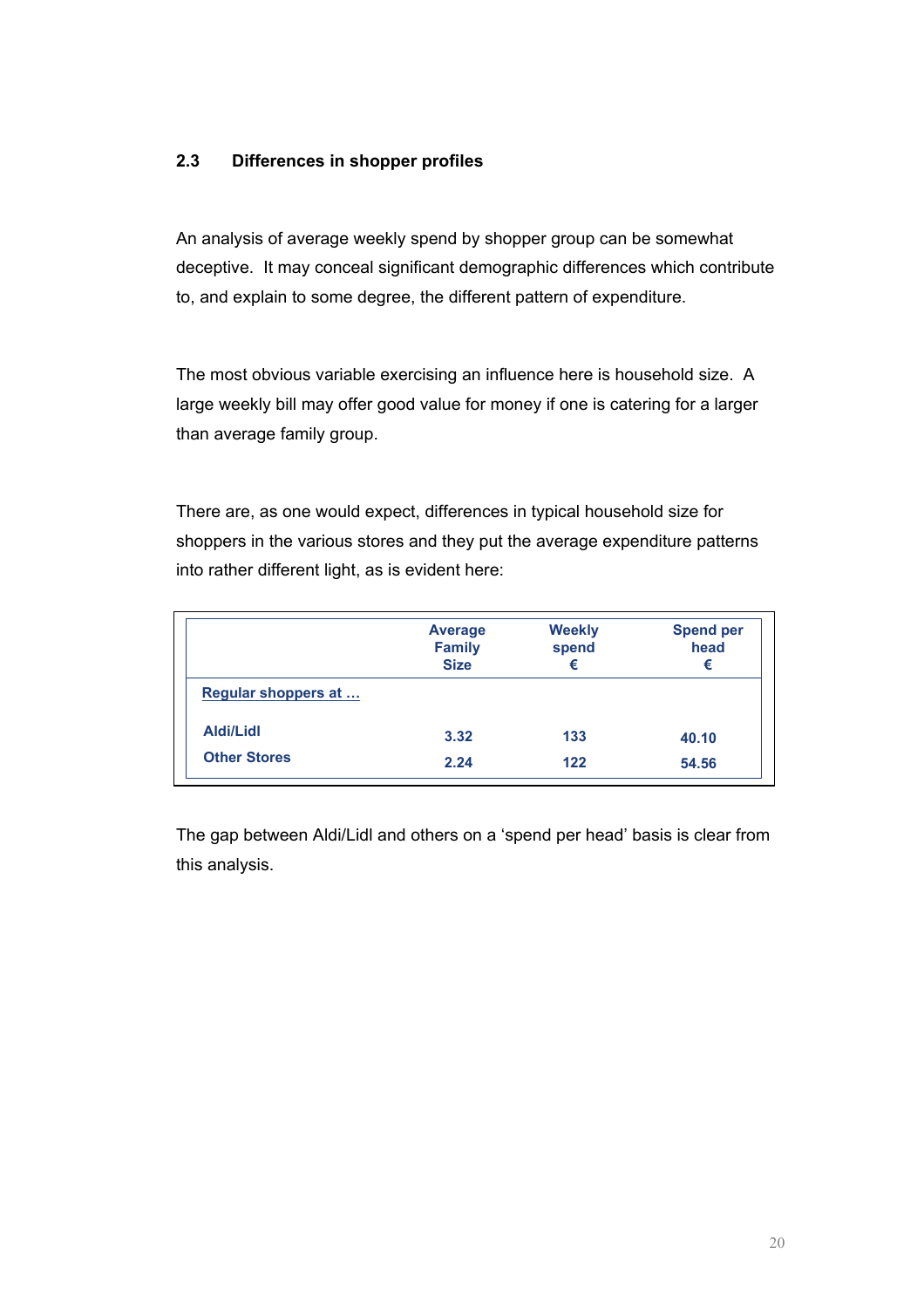#### <span id="page-20-0"></span>**2.4 Price Increases - Perceptions vs. Reality**

We saw earlier that average expenditure per household on grocery shopping has increased by 3% over the past 12 months. This derives from comparing the results of this year's survey with those from last year.

However, in the current survey, we collected one additional piece of information which "tells a story". We asked respondents in this year's survey what they thought they were spending on grocery shopping at this time last year. This gives an interesting insight into the consumer's thought processes. The key results are summarised below:-



The interesting insight from this analysis is that, while people have actually increased their expenditure by only 3%, they believe that they are spending 19% more than they were a year ago. This provides a very clear insight into how consumer perceptions have been distorted by the change in the economic climate described earlier: the phobia that consumers have developed about being "ripped off" (not just in relation to grocery shopping, but in a whole range of areas).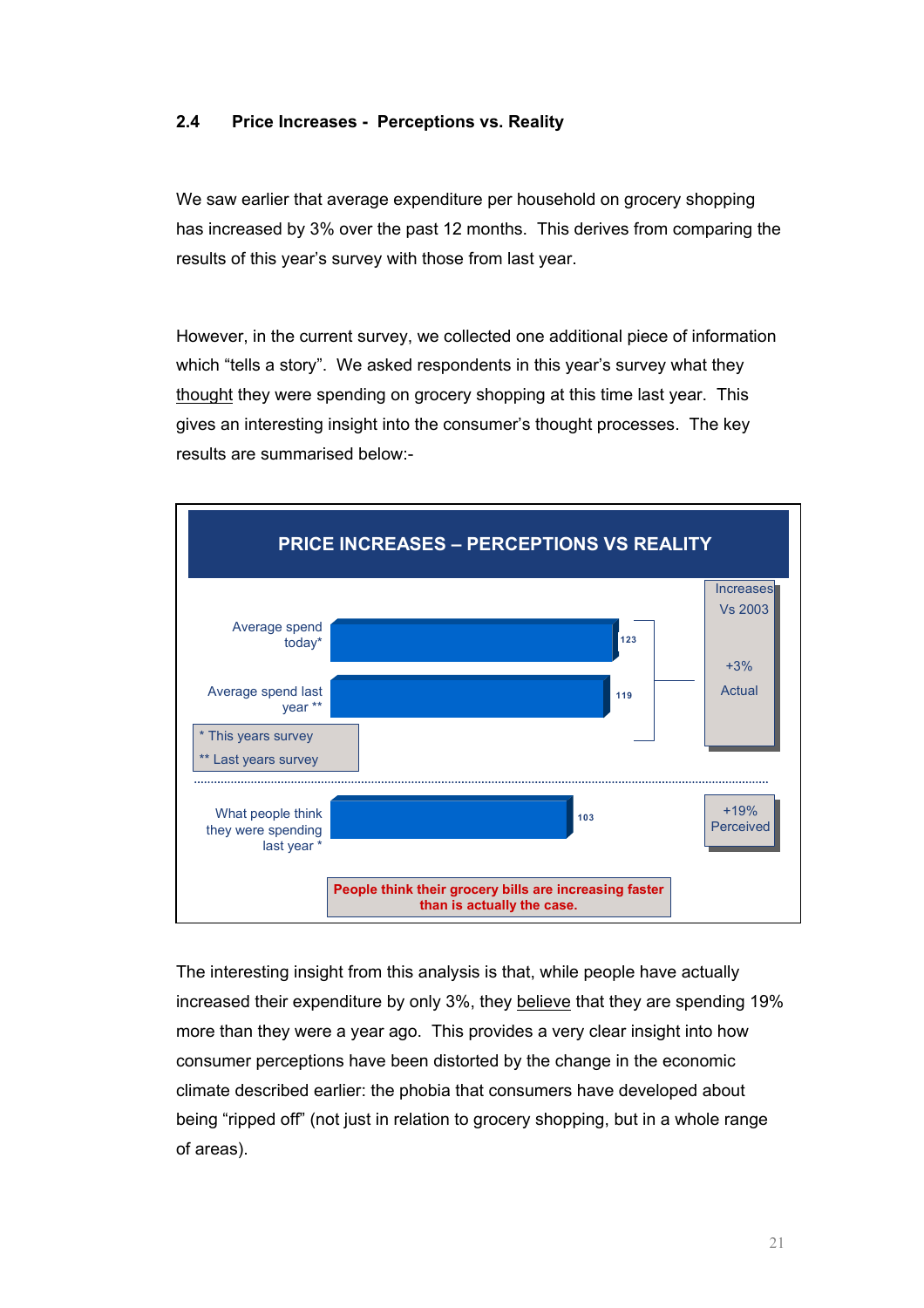We see further evidence of the impact of this when we ask people to describe how they feel about the growth in expenditure of their grocery shopping over the past 12 months.



It can be seen that 84% of shoppers believe that they are spending more than they were a year ago. Almost half think that their expenditure this year is much higher than last year: reflecting the distorted perception described in the preceding section of this report.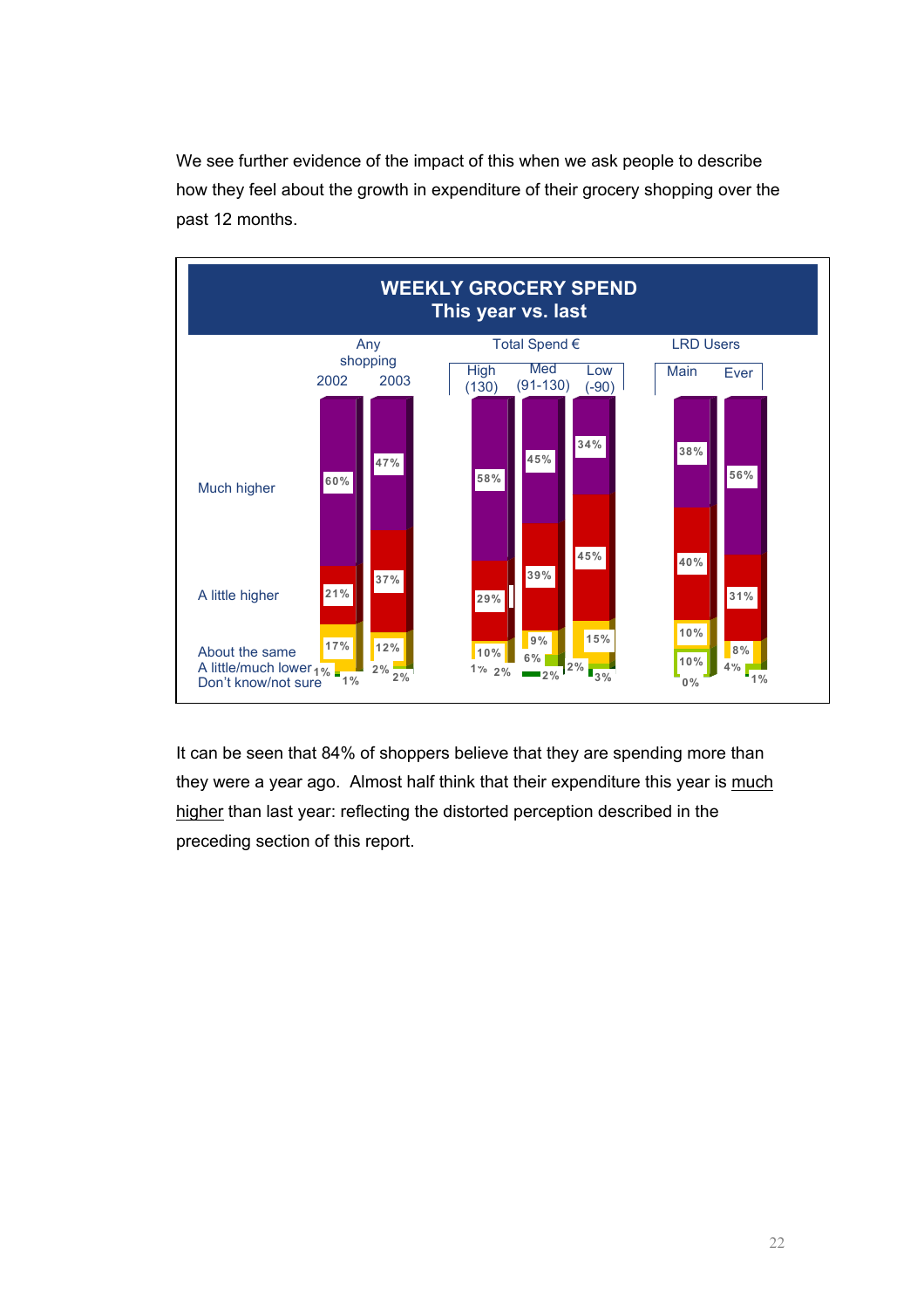Last year, people were even more convinced that prices were accelerating faster than the official CPI would indicate. There is evidence from other survey work that this was a function of people's response to the switch over to the Euro. As can be seen from the preceding chart, the people who are most conscious of significant increases in their grocery shopping bills are those who tend to be above average spenders. Interestingly, those who ever shop at Aldi or Lidl (the LRDs) are the group most conscious of the fact that their grocery bills have gone up by a significant margin. Within that, the people who are now using Aldi or Lidl as their main grocery shopping have a below average perception of price increases.

Linking these results to some of the data we will see later, it would appear that people who are feeling the economic pinch are experimenting with Aldi and Lidl on an occasional basis. Those who begin to use them more regularly get the benefit of what are perceived to be lower prices.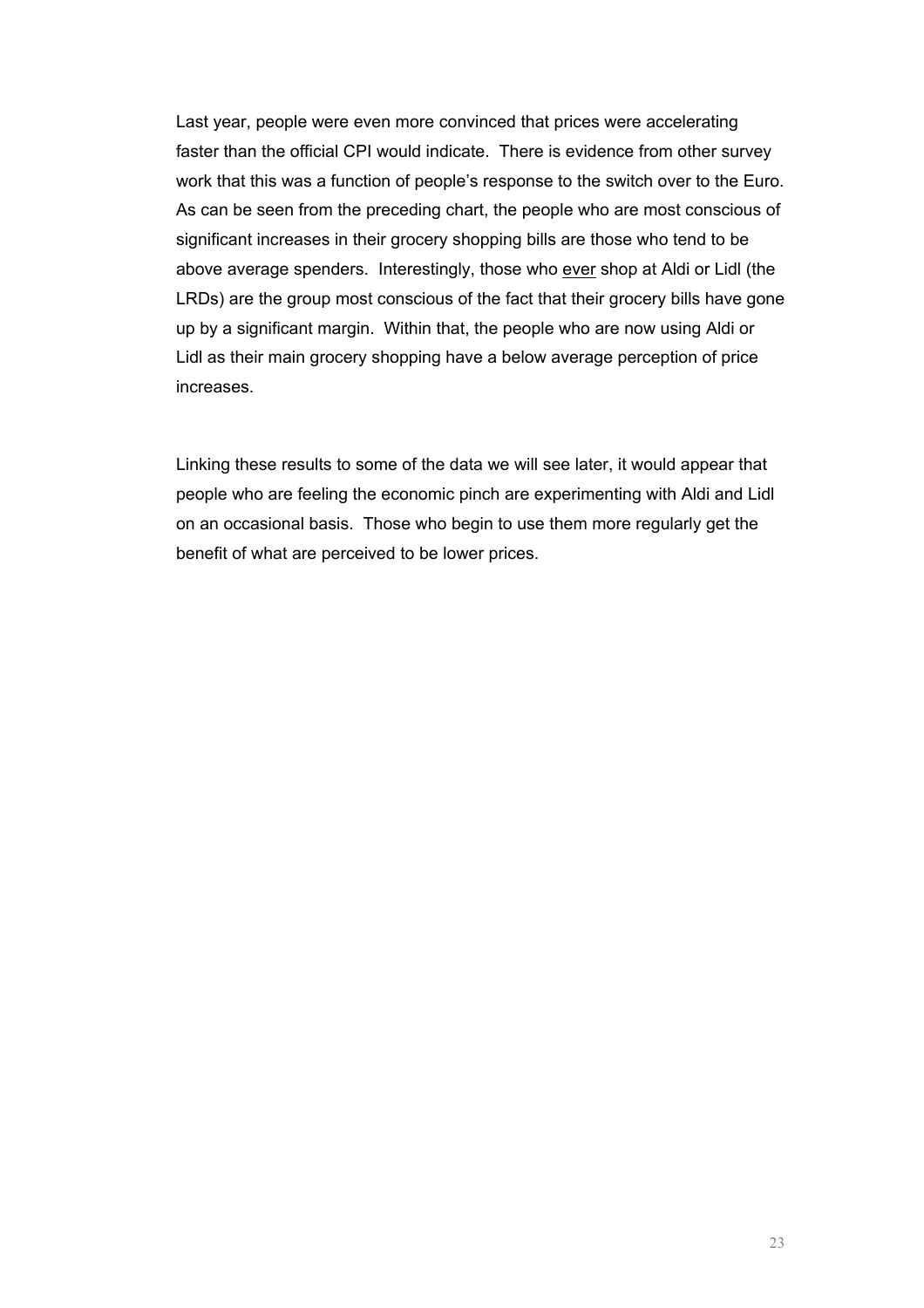## <span id="page-23-0"></span>**2.5 Shifts in Store Usage**

We now turn to a consideration of how the market place has responded to the complex of change described in the earlier parts of this report. The following chart gives a clear signal of changes in the proportion of shoppers using any of the main stores at all nowadays and, within that, the numbers who choose to use that store as their main choice for grocery shopping.



Taking each of the stores in sequence, the overall indicators suggest the following:

- $\triangleright$  There has been a dip in the proportion of shoppers choosing Dunnes Stores at all nowadays and this decline has extended to the numbers choosing Dunnes as their main shopping outlet.
- $\triangleright$  The evidence suggests that Tesco has been somewhat more resilient: holding its overall usage level and increasing its main shopper share.
- $\triangleright$  The pattern has been rather similar for SuperValu.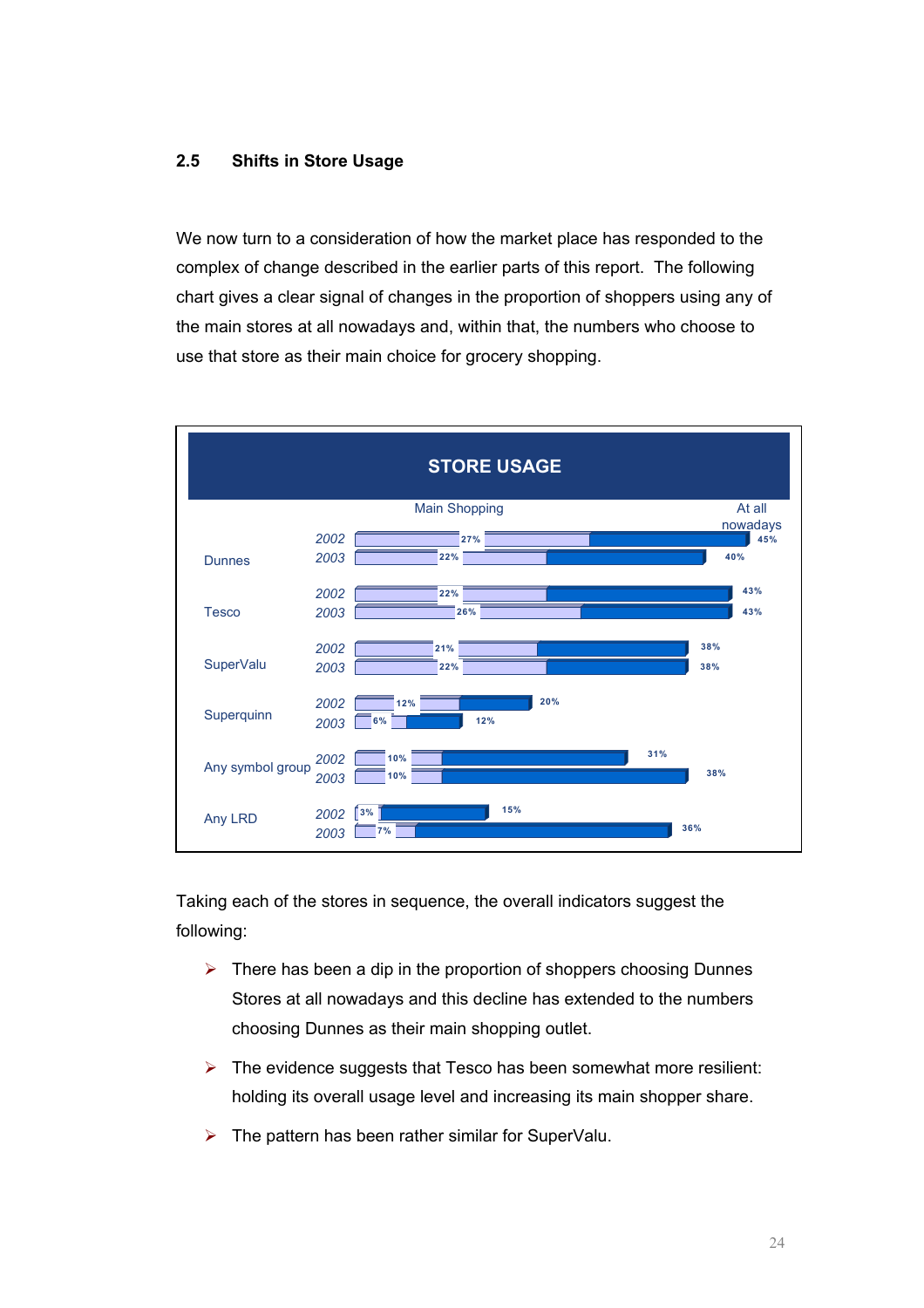- [¾](#page-14-0) Superquinn seems to have lost out to a significant degree, particularly in terms of the number of shoppers choosing this store as their most regular choice.
- [¾](#page-14-0) Symbol groups have held their own in regard to regular shoppers and have increased their occasional shopper group.
- $\triangleright$  The most marked change has been in regard to Aldi and Lidl. The proportion of shoppers using these stores at all has more than doubled. The same is true of the proportion of shoppers who choose these stores as their main shopping outlet nowadays.
- $\triangleright$  However, it remains the case that Aldi and Lidl have atypically large groups of occasional shoppers: suggesting that very large numbers of people continue to use these stores on an occasional basis to stock up on certain types of products where savings can be achieved, and the items in question can be stored readily over time.

It must be borne in mind of course that the number of Aldi and Lidl stores in the country has increased significantly during the intervening time period. In September of last year it was estimated that, between them, Aldi and Lidl had a total of 38 stores. In the 12 months since then it is our understanding that they have increased to just over 50 stores.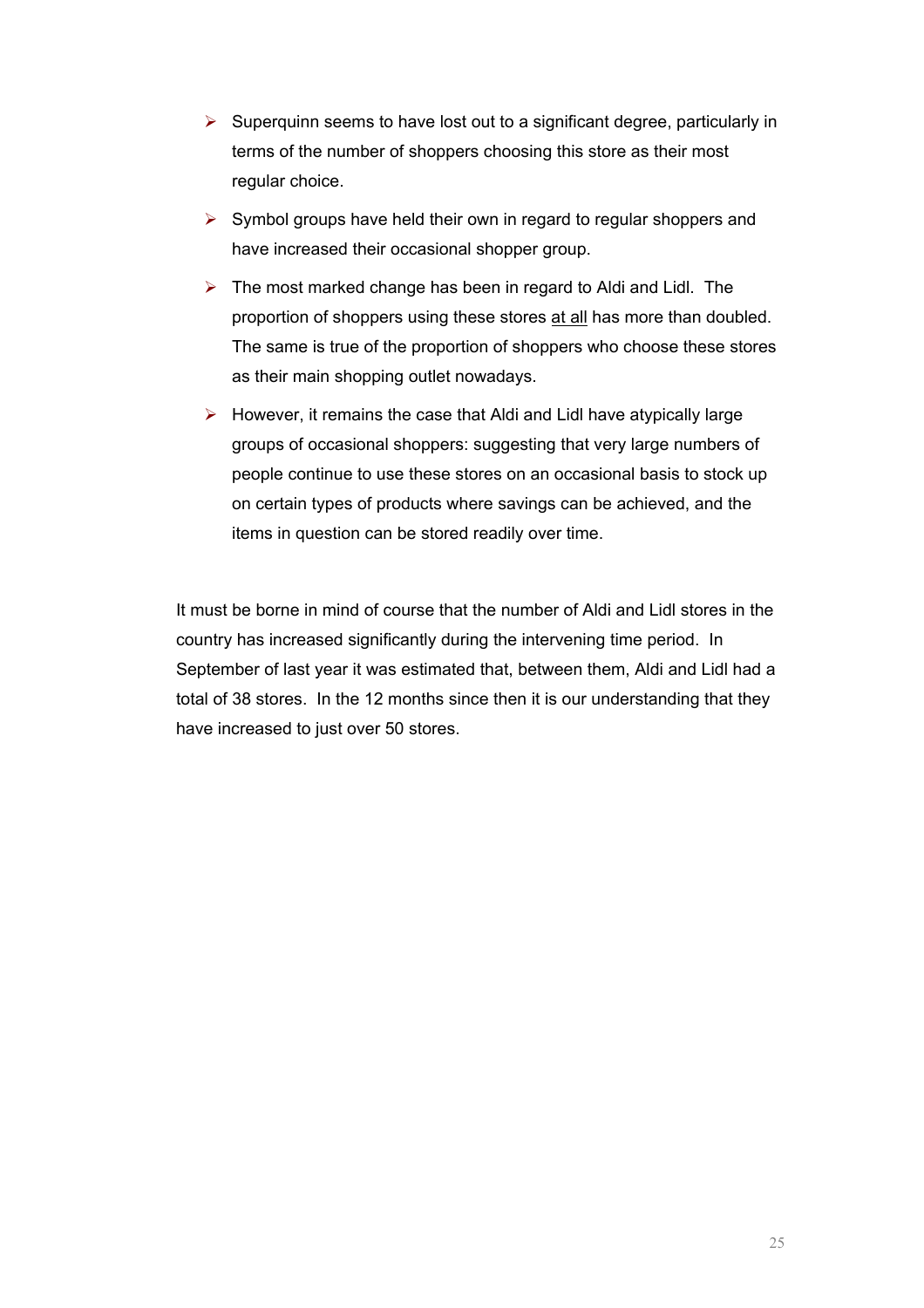## <span id="page-25-0"></span>**2.6 Aldl or Lidl**

So far we have focussed on the combination of the two store groups, Aldi and Lidl. We adopted that approach in last year's survey because of the much lower market share held by the stores at that time. We can now look at the relative performance of the two store groups individually.

The following chart shows a brand status check for each independently, summarising the proportion of shoppers who are aware of the stores, have them available in their locality, have ever visited them, ever shop at them nowadays, use the stores monthly or use the stores as their main grocery shop. Where appropriate we have shown equivalent figures for last year (in brackets in each case).



We can see that there are marked distinctions in the relative performance of the two store groups.

Both are approximately equally well known but Lidl has a much stronger presence "on the ground", being available as an option to a much wider group of shoppers.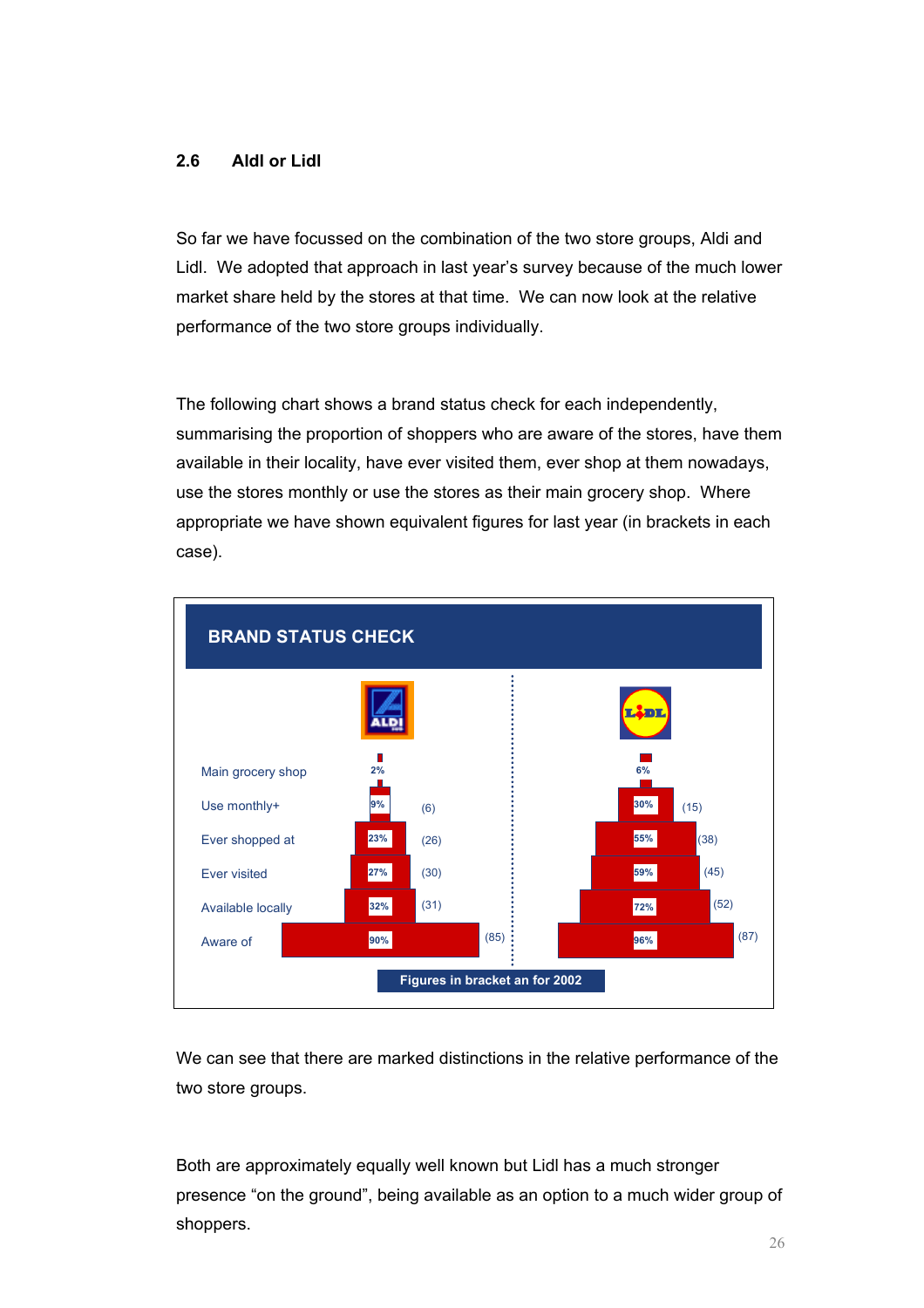This pattern then cascades to all of the other indices covered in the chart.

Lidl is now becoming a very strong player in the market place on an independent basis with 30% of all shoppers claiming to use Lidl stores at least monthly and 6% choosing them as their main grocery shop. The growth record of Lidl (comparing last year's figures – in brackets with the current data) suggests a particularly strong period of expansion.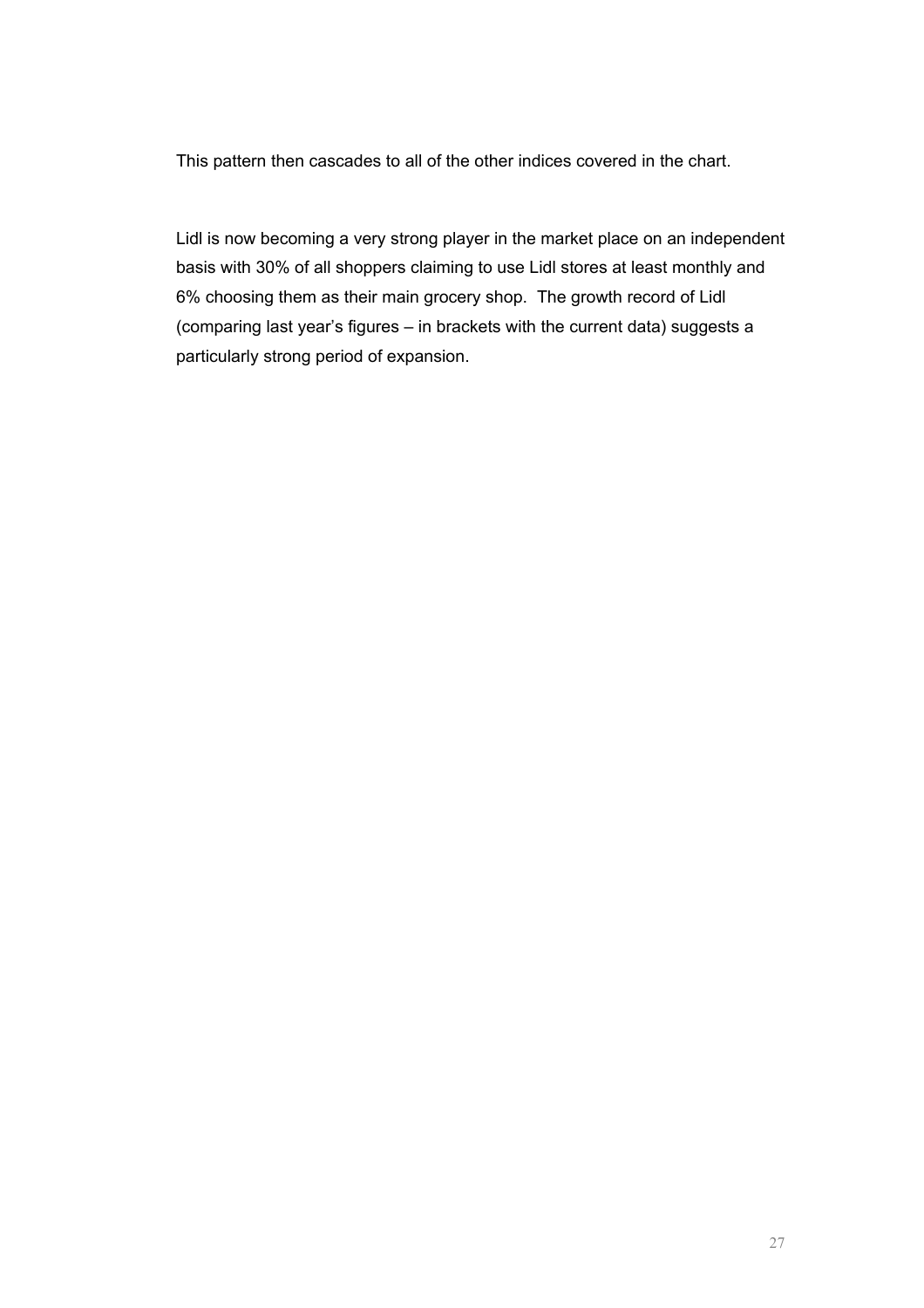## <span id="page-27-0"></span>**2.7 The Driving Mechanism**

Having summarised the gains made by Lidl, in particular, we can now examine the evidence as to the driving mechanism behind those gains.

We suggested, earlier in the report, that perceptions of prices and value are an important element in the appeal of these stores but consumers have come to believe that they offer more than simply that.

We can see this clearly if we examine current user perceptions of Aldi and Lidl on a number of issues, beginning with the range of choice on offer in these stores:



It must be borne in mind, in examining these data, that the numbers of people who are current users of these stores has increased very significantly, by comparison with last year. Within this expanding base of shoppers we can see a significant increase in the proportion of people rating the range of choice available in these stores as "excellent or very good".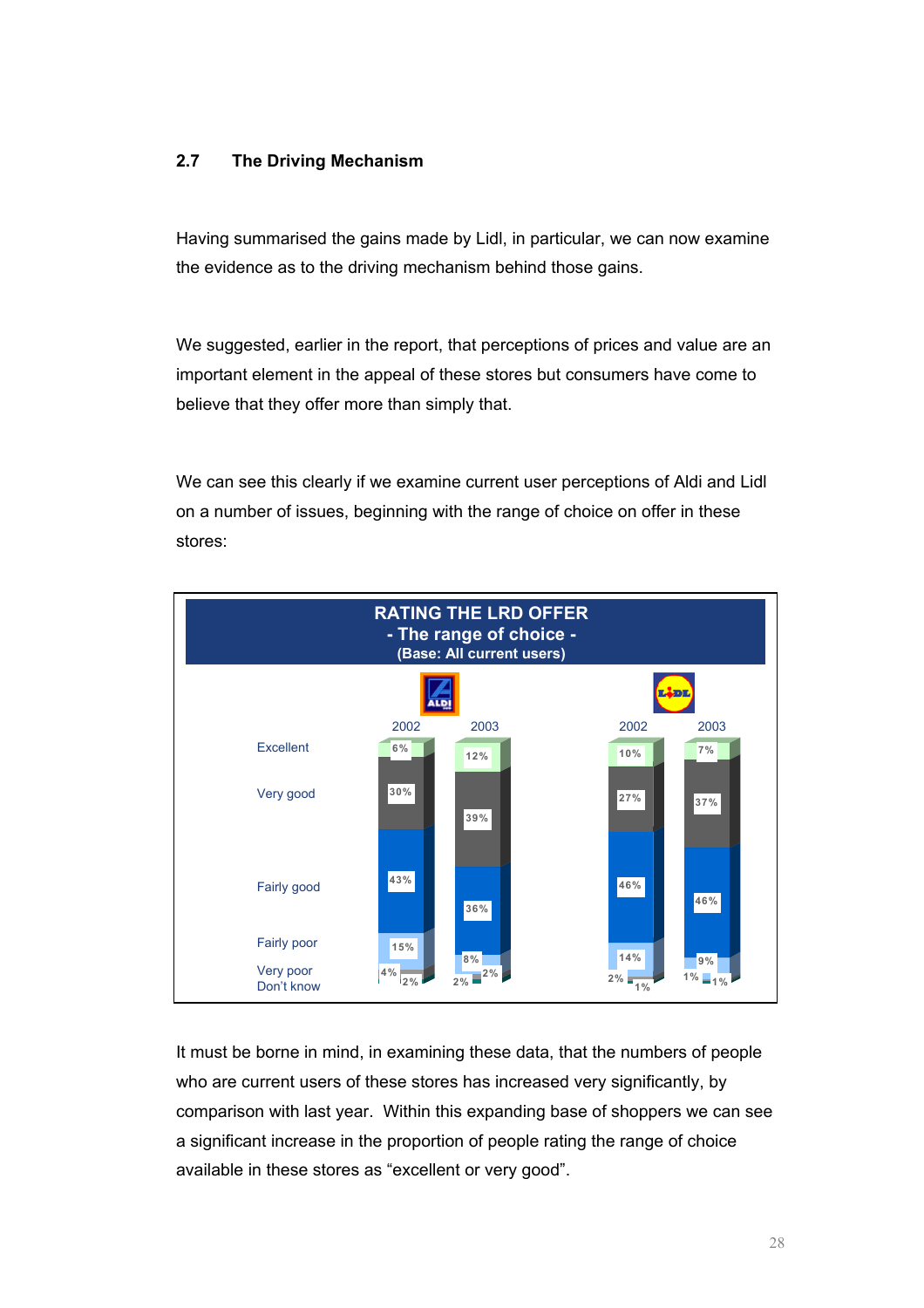One further interesting point here is that the assessment of Aldi, at the moment, is very similar to that of Lidl: despite the evidence of significant differences in marketplace success. This confirms the evidence of qualitative work which suggests that Aldi and Lidl tend to be bracketed together in consumer consciousness. Whichever store is available locally to the shopper tends to get the benefit of the combined image of the two stores.

Apart from the lift in image for a range of choice we can see evidence of a significant increase in shopper perceptions of the quality of products available in these stores:



Here again, we can see that the current images of Aldi and Lidl in this regard are very similar.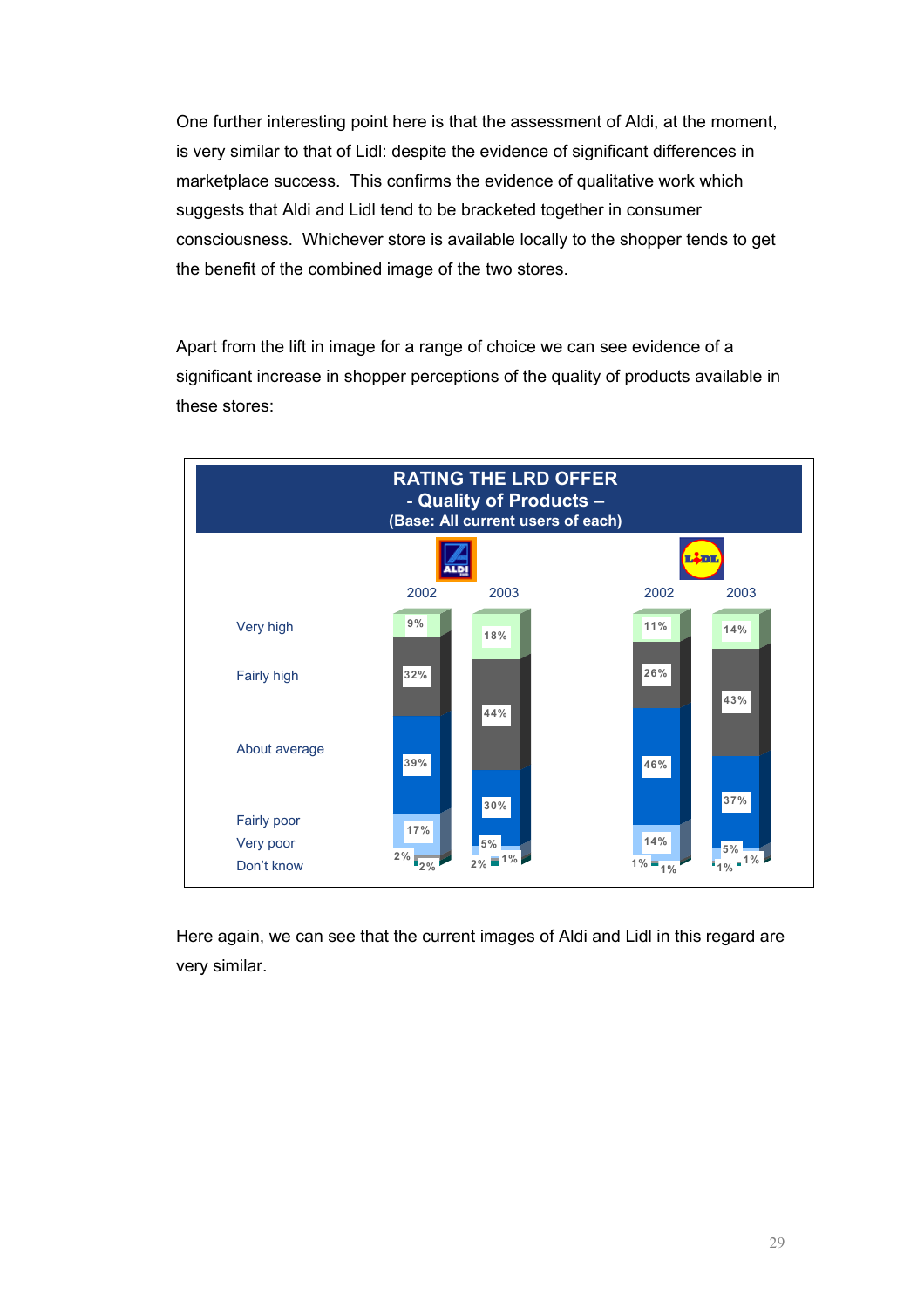When we shift to the more familiar, and perhaps expected, territory of value for money we see that the image of both stores has gone from strength to strength in the past 12 months:



Here again, one must stress that the numbers of people giving these favourable ratings in the current survey are a much larger group than was the case in 2002, because of the increase in the base of users.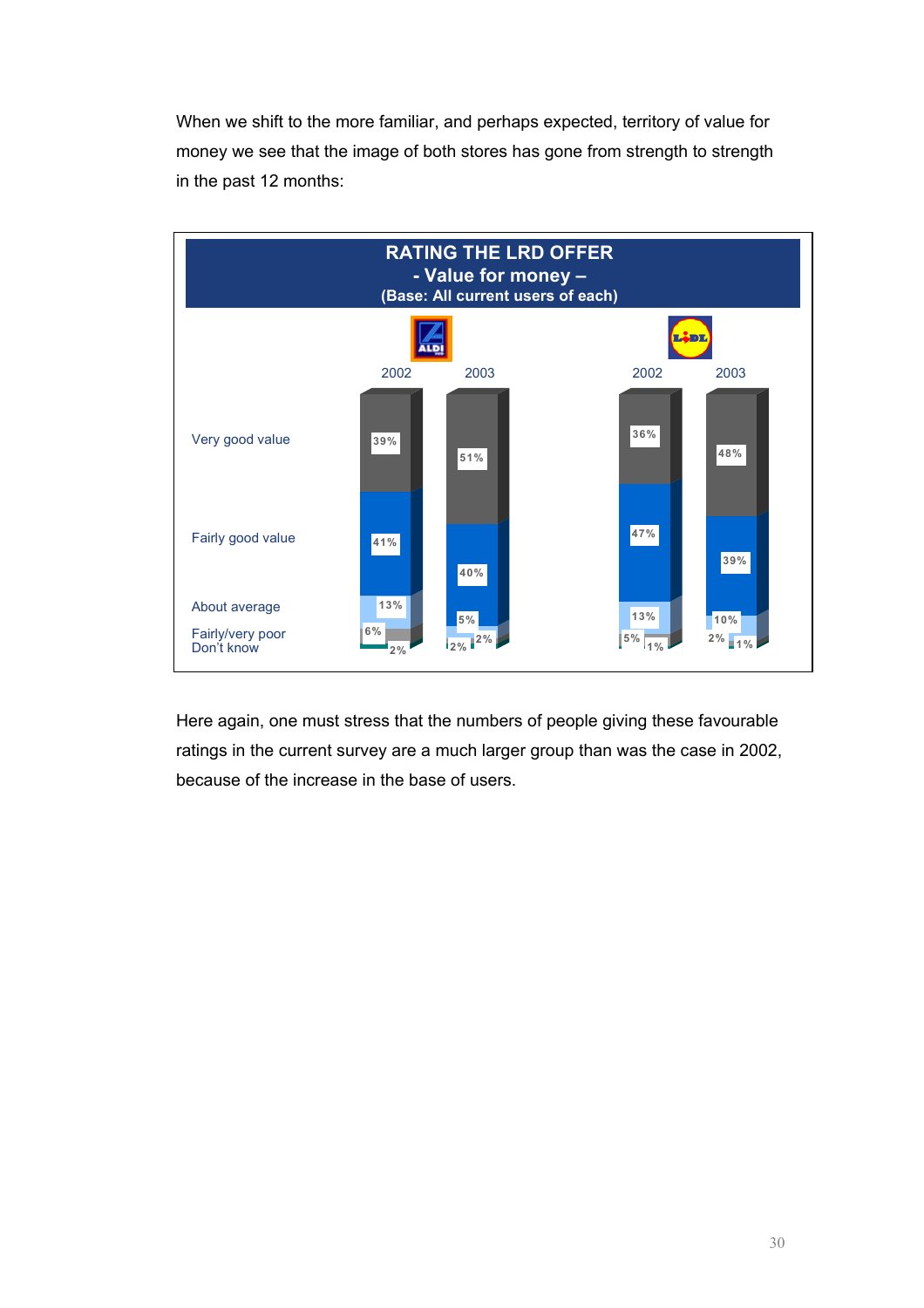## <span id="page-30-0"></span>**2.8 The Bottom Line**

It is obviously impossible to measure pure market share for grocery stores in a survey on this kind. However it is possible to construct a very rough index of the relative strength of the different shopping options from a consumer perspective.

In this survey, as in last years, we asked respondents how much out of typical expenditure of €100, they would spend in each of the main grocery outlets.

The overall pattern produced, is summarised below, and confirms a great deal of the evidence examined earlier in this project.

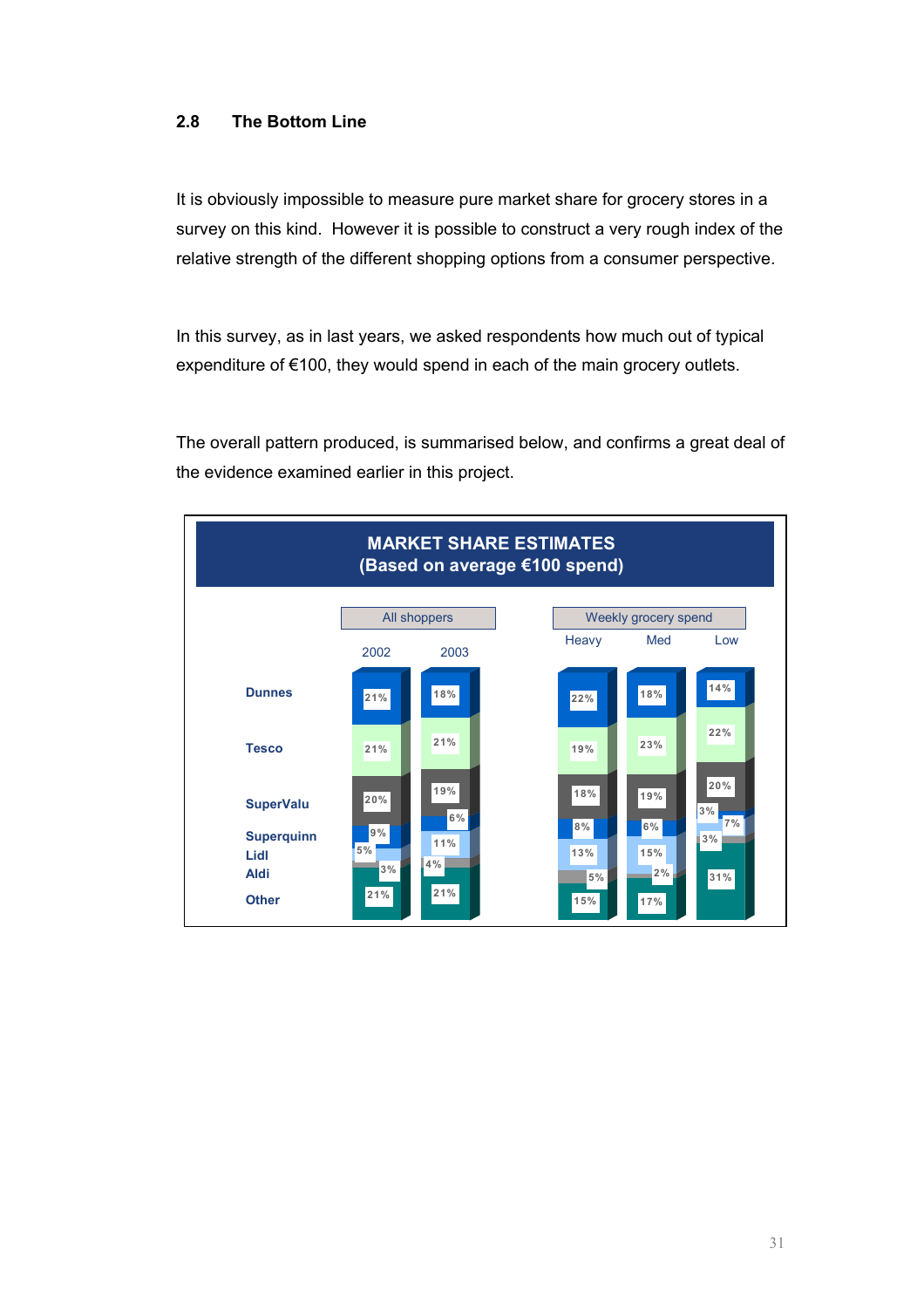The advances made by Lidl, and to a lesser degree, Aldi are immediately evident in the chart. It can also be seen that these stores have been relatively more successful among grocery shoppers who spend an above average amount. Reflecting this there are other demographic differences evident, as can be seen here:



Aldi and Lidl tend to be strongest, in share terms, among younger shoppers, those from working class backgrounds and those in rural areas.

The surprising element perhaps is the strength of the Aldi and Lidl franchise among middle class shoppers (only a few percentage points below their share in the working class segment).

One other interesting point here is the continued strength of SuperValu in rural areas in Ireland. Looking back at the history of Aldi and Lidl, there was a sense in the early stage that SuperValu might prove vulnerable because of the concentration of Aldi and Lidl stores at the outset in small towns and rural areas. Our 2002 report examined this hypothesis and suggested that SuperValu would probably be protected because of the fact that the store values represented by SuperValu were quite different from those of Aldi and Lidl.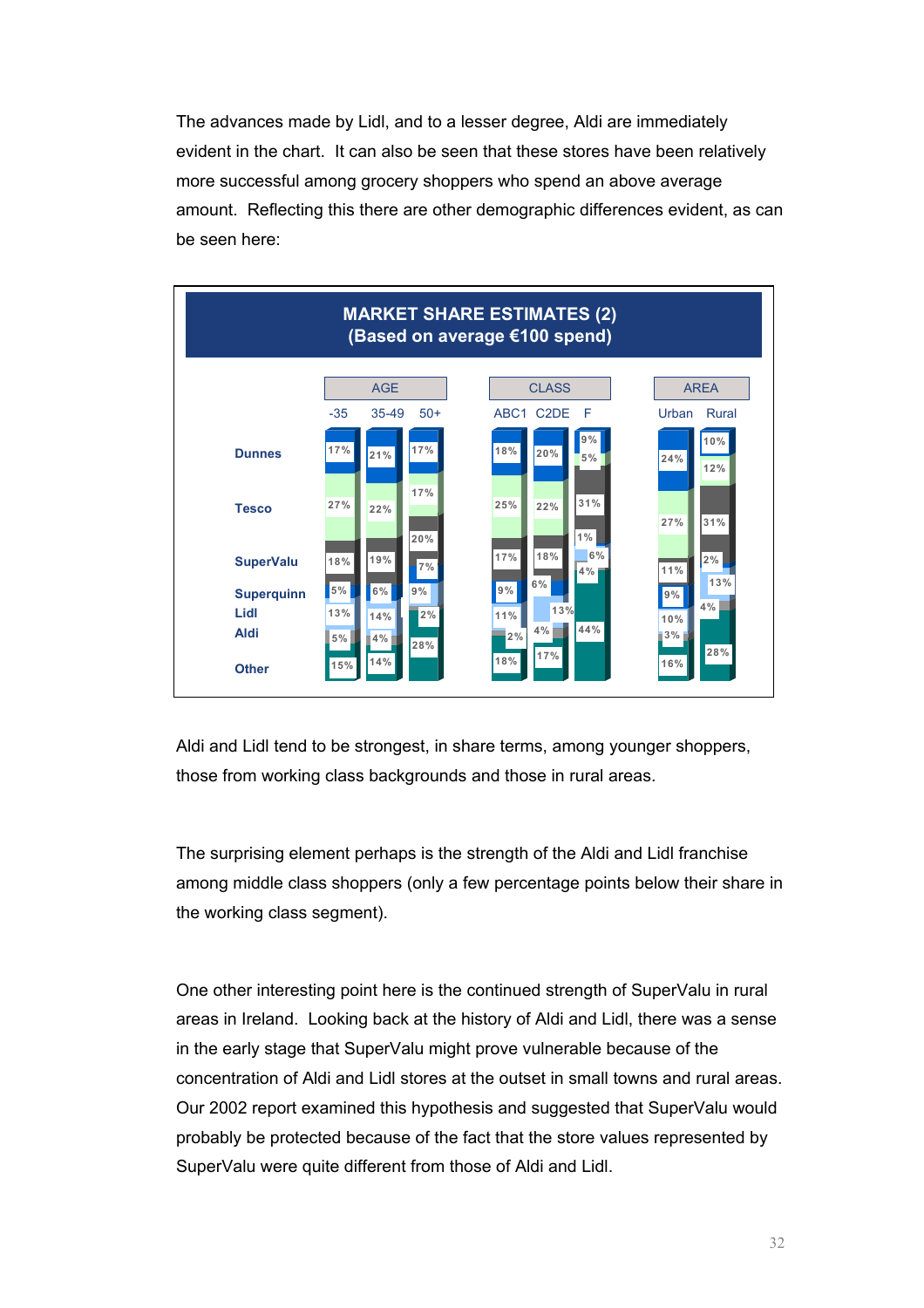We anticipated at that time that Dunnes Stores was most at risk, because they were so heavily dependent on price sensitive consumer as the following chart from that report illustrates:

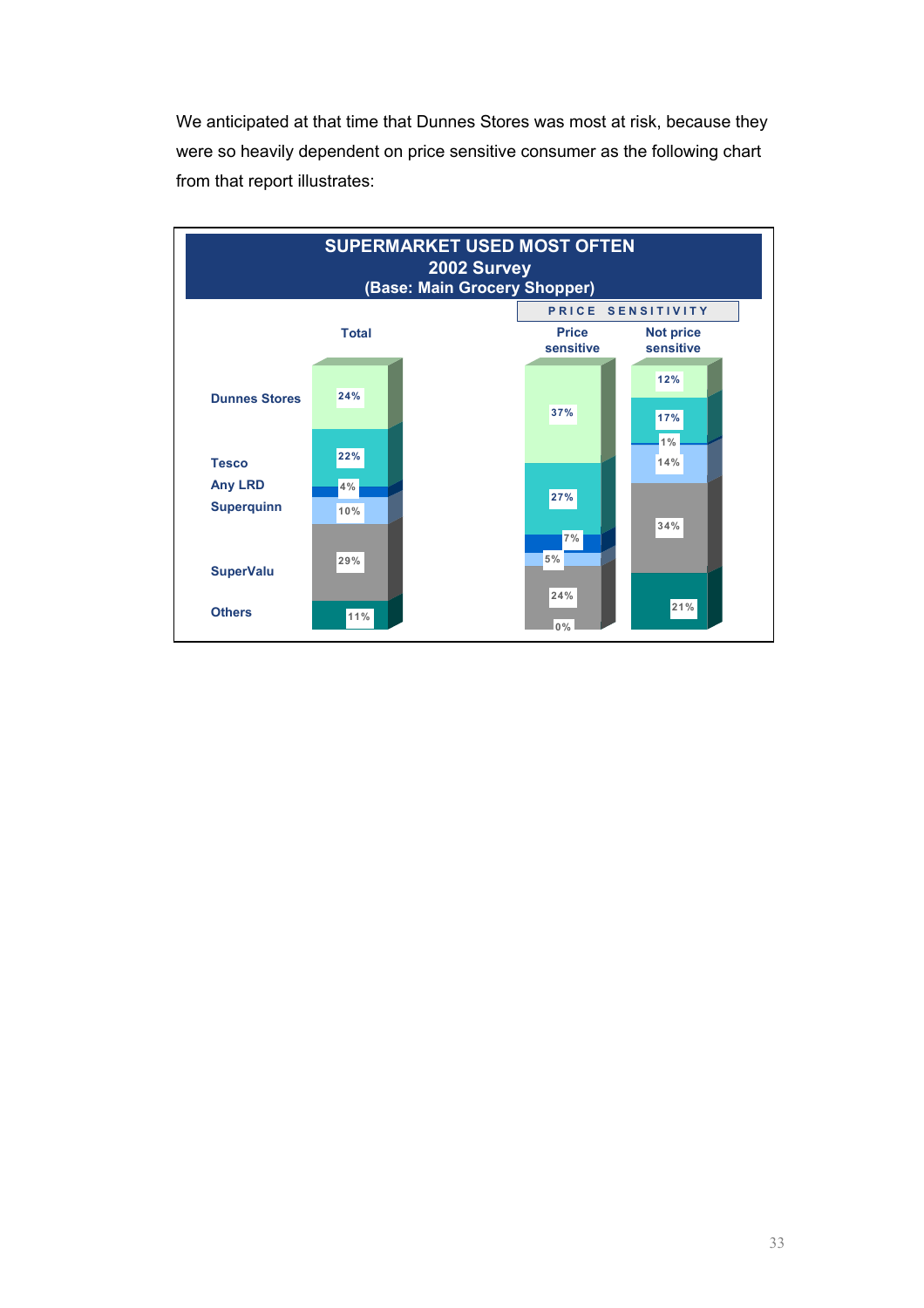We also asked in that study to what extent shoppers anticipated using Aldi and Lidl more or less often in the future. The evidence at that stage was summarised as follows:



Based on these data we expected that Lidl would have stronger growth than Aldi in the intervening period and so it has emerged.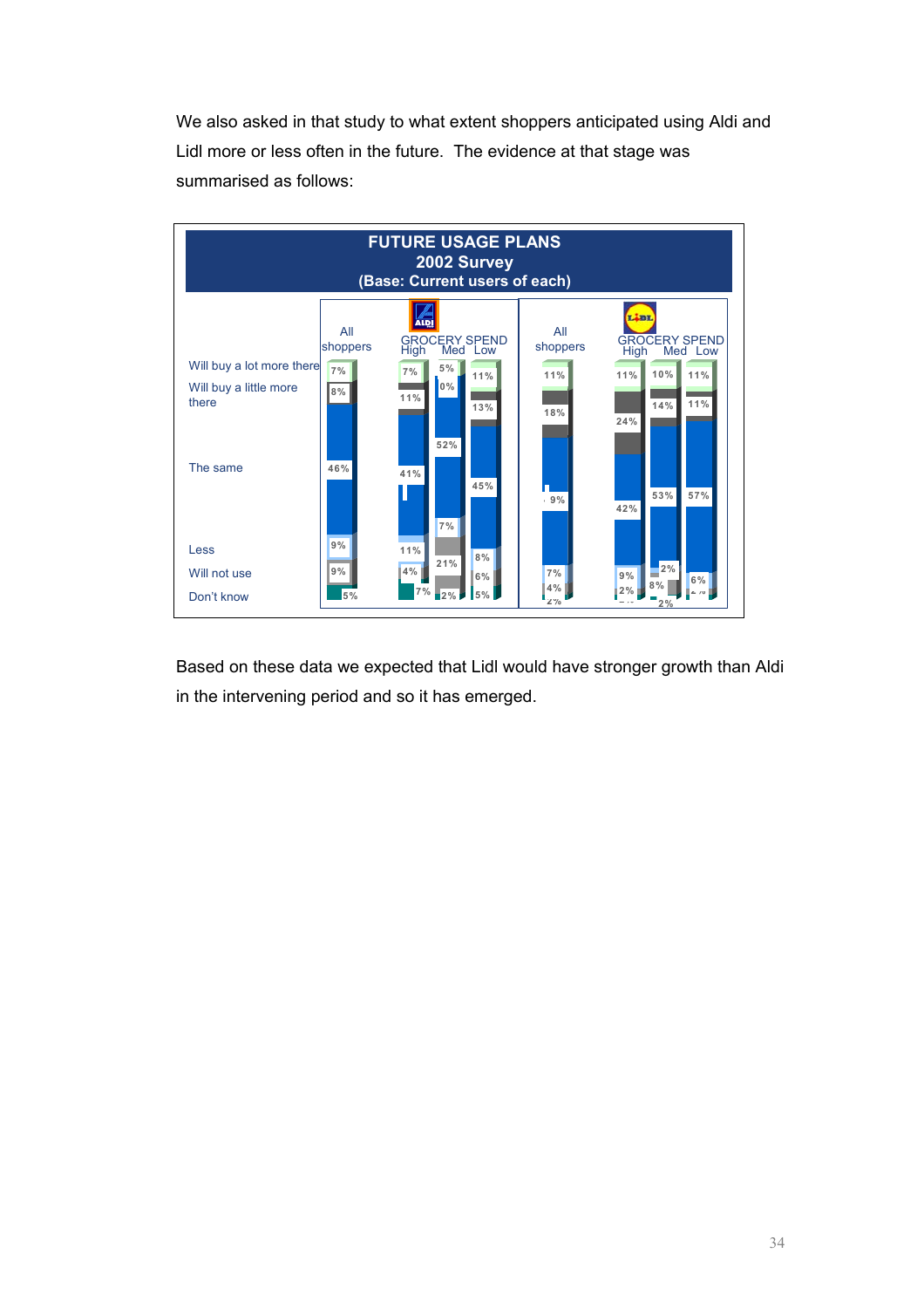We also posed the question in that survey - "who is set to lose most as a result of gains by Aldi and Lidl?" The data at the time suggested the following:



Given the success of Lidl in particular in the last 12 months one would have predicted that Dunnes, Tesco and Superquinn would be the main stores to suffer as a consequence of further gains by them. As we have seen earlier Tesco seems to have managed to avert this and, perhaps as a consequence has put an additional strain on Superquinn.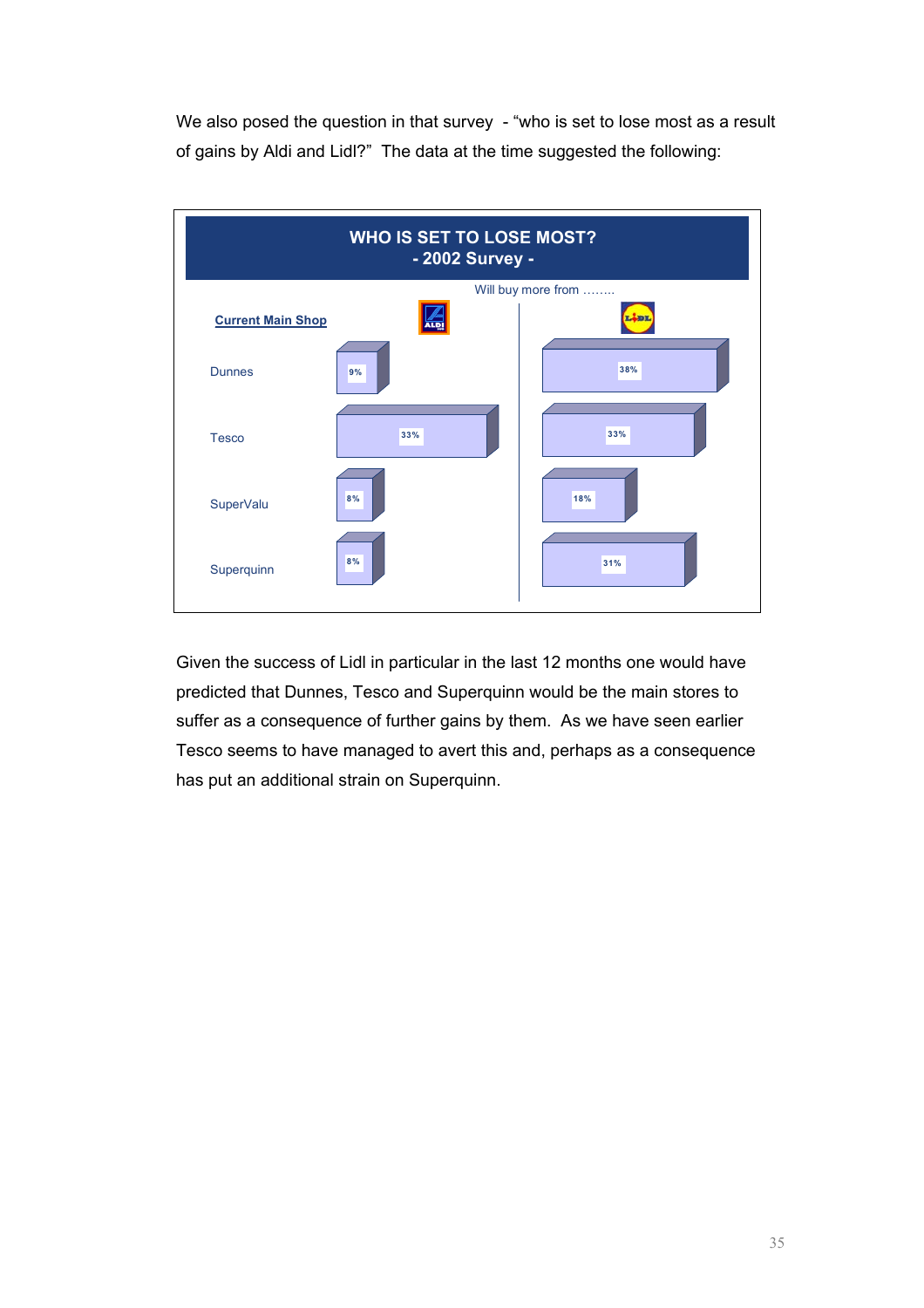## <span id="page-35-0"></span>**SUMMARY**

- $\rightarrow$  We have gone through a period of intense change
- $\rightarrow$  Irish identity has been significantly altered
- $\rightarrow$  Don't take it for granted that some brands fit and other don't in **this new, emergent Ireland.**
- $\rightarrow$  Consumers adapt to change, as best they can and in a manner **that suits them.**
- $\rightarrow$  We live in a period of extended choice and millimetre **marketing (small differences do matter).**
- $\rightarrow$  The Aldi/Lidl success story is a response to a particular set of **circumstances and needs.**
- $\rightarrow$  They (Aldi and Lidl) have succeeded by meeting a genuine set **of consumer needs in a real and authentic way: one that is more broadly based than many commentators believe.**
- **→** Not all consumers **want** that solution
- $\rightarrow$  The task of the other 'players' is not to ape them
- $\rightarrow$  They need to work with their own particular set of building **blocks**
- $\rightarrow$  To provide a large enough group of consumers with equally **satisfying, but different options.**